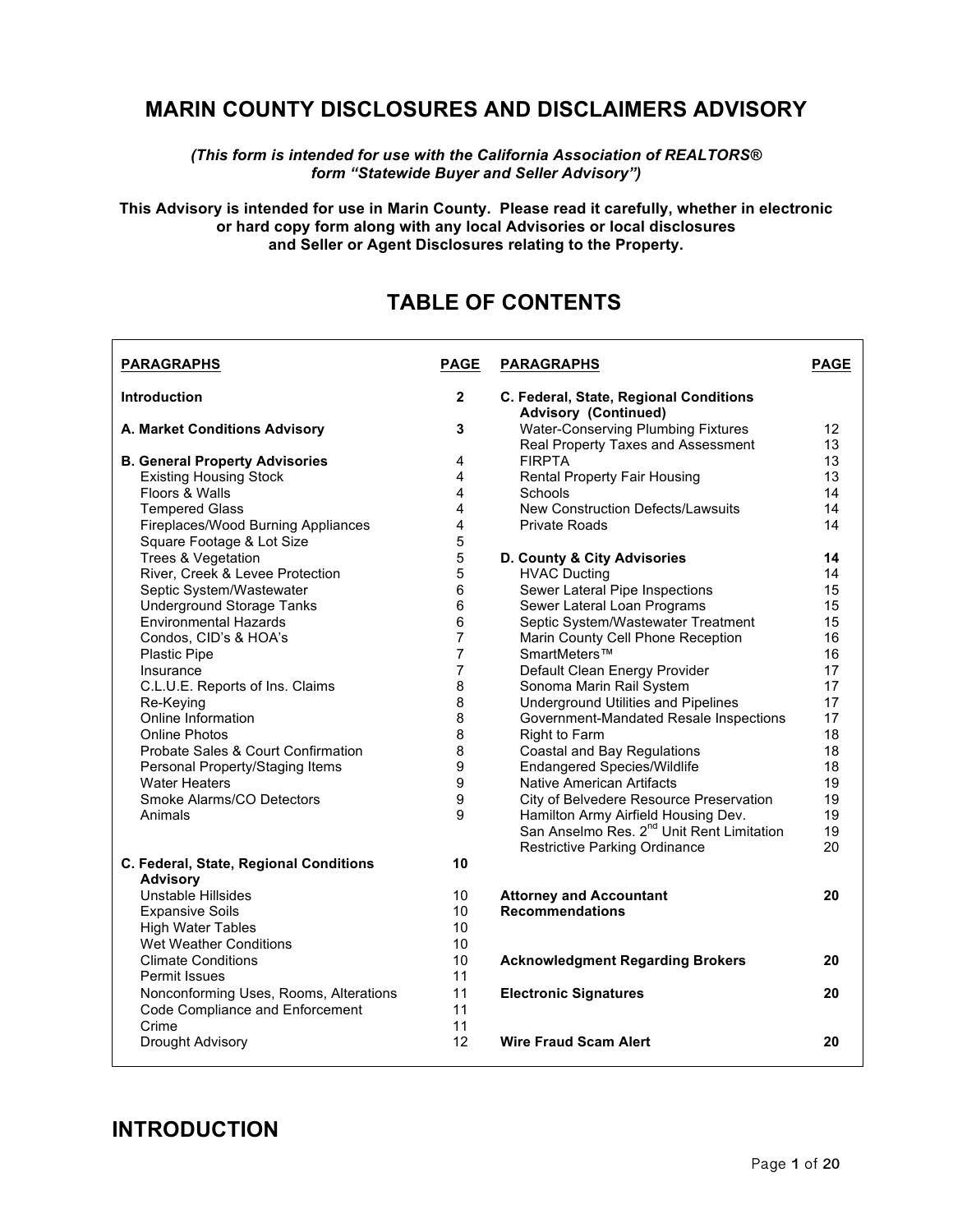This Advisory provides general information about selling and buying real property in Marin County and is effective as of **December 14, 2016**. It is not intended to be a comprehensive guide to buying real estate nor is it designed to alarm Buyers and Sellers. It does not limit any legal duty of real estate brokers; however it does point out some limitations on real estate brokers' duties. This Advisory points out that when purchasing something as important and valuable as real estate, Buyers have a legal responsibility to protect themselves by taking special precautions to investigate the issues detailed in this Advisory and any other issues which impact the use, value or desirability of the Property. Consult with the appropriate experts and/or governmental agencies. Do not just rely on real estate brokers or Sellers as sources for all information. When Buyers have questions, doubts or concerns, they should conduct their own investigation with their own chosen professionals. For more information about Marin County, Buyers can go online at: http://www.marincounty.org/government

The information in this Advisory may change over time and/or new issues may develop due to actions taken at the federal, state, county, city and/or private, local level. Some of the issues that are covered in this Advisory are point of sale or retrofit requirements that may also get triggered by remodeling efforts or efficiency requirements. Sellers and Buyers should investigate the applicability of these requirements to the past, present and future sale, purchase, ownership and/or development of the Property.

- Sellers must understand the importance and significance of their disclosure obligations. Sellers need to take the time to carefully and fully complete all aspects of the disclosure documents. Sellers must disclose anything that is known to the Sellers that materially affects the value or desirability of the Property. Sellers who need help in completing their disclosure obligations should consult with their own attorney; Brokers cannot determine the legal sufficiency of any disclosure.
- Whether documents are signed electronically or in hard copy, Sellers and Buyers should read this Advisory in conjunction with a careful review of all disclosures required by Sellers and by the real estate Brokers involved in the transaction including, without limitation, the Transfer Disclosure Statement and the Supplemental Property Questionnaire, if provided by Seller.
- Buyers are responsible for conducting their own investigations into the issues discussed in this Advisory as well as those issues that are not referenced below to the extent that those additional issues may affect the Buyers' determination of the use, value, desirability or development of the Property. That investigation should take place prior to the Buyer's removal or waiver of any inspection contingency. Buyers are urged to:
	- $\circ$  Carefully read the information contained in any advisories, disclosures, inspections, and/or reports that Buyers receive from any source.
	- $\circ$  Conduct additional/further investigations and inspections regarding any issues that concern Buyers which are raised in those advisories, disclosures, inspections, and/or reports received by Buyers from any source.
	- $\circ$  Thoroughly and thoughtfully inspect and evaluate the Property and, in so doing, meet Buyers' obligation to protect themselves, including those facts which are known to or within the diligent attention and observation of the Buyers.
- Buyers need to inquire into other or additional matters (beyond those contained in this Advisory) to the extent that those additional issues affect the Buyers' determination of the use, value, desirability or development of the Property.
- Buyers must bear in mind that a Property may suffer defects and deficiencies of which neither Sellers nor Brokers are aware. Buyers should also recognize that not all issues can be objectively determined and some issues can have varying impacts on different people since some people may be more sensitive than others.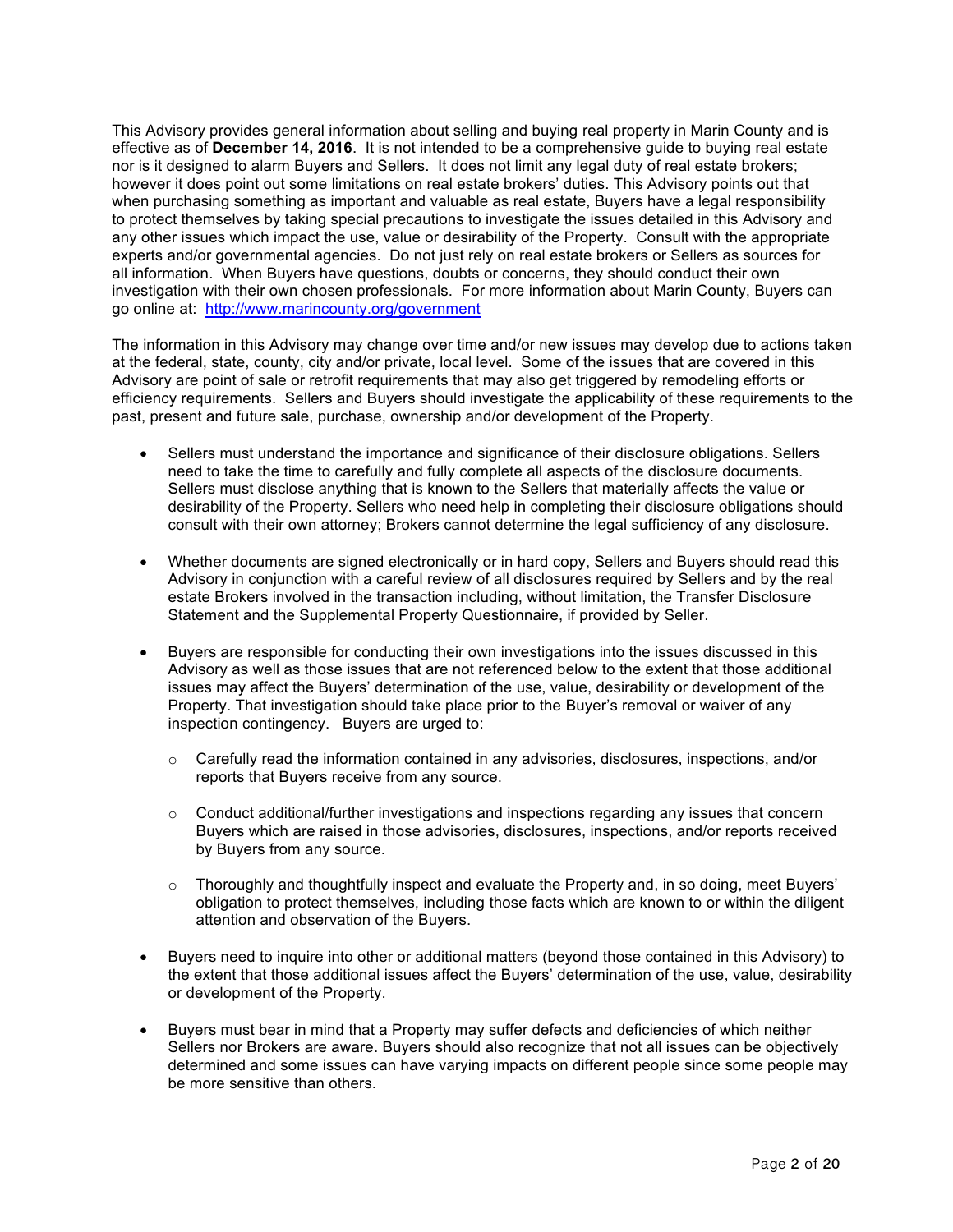- Buyers are urged to engage licensed professionals to evaluate all aspects of the Property and to consult all appropriate governmental agencies. Buyers' right to conduct certain types of investigations may be limited by the Purchase Contract.
- Any representations about the issues in this Advisory made by third parties have not been verified by Brokers and need to be independently confirmed by Buyers.
- **Although licensed to list, sell and lease real estate, Brokers may not have expertise on the issues in this Advisory.**

This Advisory is not meant to be a complete source of information on all matters which can become issues in real property purchase and sale contracts. **Given Buyers' legal duty to exercise reasonable care to protect themselves regarding facts that are known to them or within their diligent attention or observation, Buyers are urged to investigate, without limitation, the items in the following paragraphs of this Advisory as well as the condition of the foundation, roof, plumbing, heating air conditioning, electrical, mechanical, energy efficiency, security, appliances/personal property, pool/spa, and all other systems and components.**

**The real estate licensees involved in the transaction do not** warrant or guarantee the accuracy of the information contained in this Advisory or the adequacy of the information contained herein as it relates to a specific real property transaction.

### **A. MARKET CONDITIONS ADVISORY**

Real estate markets are cyclical. It is impossible to predict what market conditions will be at any given time. The ultimate decision of how much to offer on any property rests with Buyers. Buyers need to decide what they are willing to pay in light of market conditions and their own financial resources. Buyers must also decide what type of offer to make in recognition of existing market conditions. Purchase price is not a simple calculation based upon square footage but an agreement as to what Buyers will pay and what Sellers will accept.

Real estate brokers traditionally recommend that Buyers protect themselves by conditioning their purchase on an inspection of the Property so that the Buyers can be assured that the Property meets their needs. In some markets, many Buyers are choosing to forego that sage advice so that their offer is more attractive to Sellers. If, after making an offer without a property condition contingency, Buyers become aware of an aspect of the condition of the Property that affects its value or desirability, Buyers may still be required to proceed to purchase the Property or possibly pay damages to the Seller, which may be the deposit in escrow. If this is a condition that must subsequently be repaired, Buyers may have no legal recourse against any of the parties in the transaction after escrow closes, including the Seller, the brokers or the inspectors, and then the Buyers may have to pay to correct those problems.

Waiving the right to have a contingency regarding the property condition does not necessarily waive the Buyers' right to access the Property, even if the Property is being sold "AS IS". Regardless of whether there is a property condition contingency, Broker recommends that prospective Buyers have the Property thoroughly inspected by their own experts prior to the close of escrow.

The lender's approval of financing includes the lender's determination that (1) Buyers are creditworthy and can afford to make the mortgage payments and (2) that the Property appraises for at least the principal amount of the loan. Even if Buyers have obtained a pre-qualification or pre-approval letter from a lender, the lender may not ultimately approve the loan if the lender's appraiser determines that the Property's fair market value is less than the amount of the purchase price or if the Buyers' financial/employment situation has changed. If there is no financing contingency and the Property does not "appraise," Buyers may not be able to afford to make up the difference between the loan amount applied for and the loan amount actually offered by the lender. Under those circumstances, Buyers may not be able to perform on Buyers' contractual obligations. This could then result in the Buyers paying damages to the Seller. **It is a serious risk for Buyers to eliminate from the**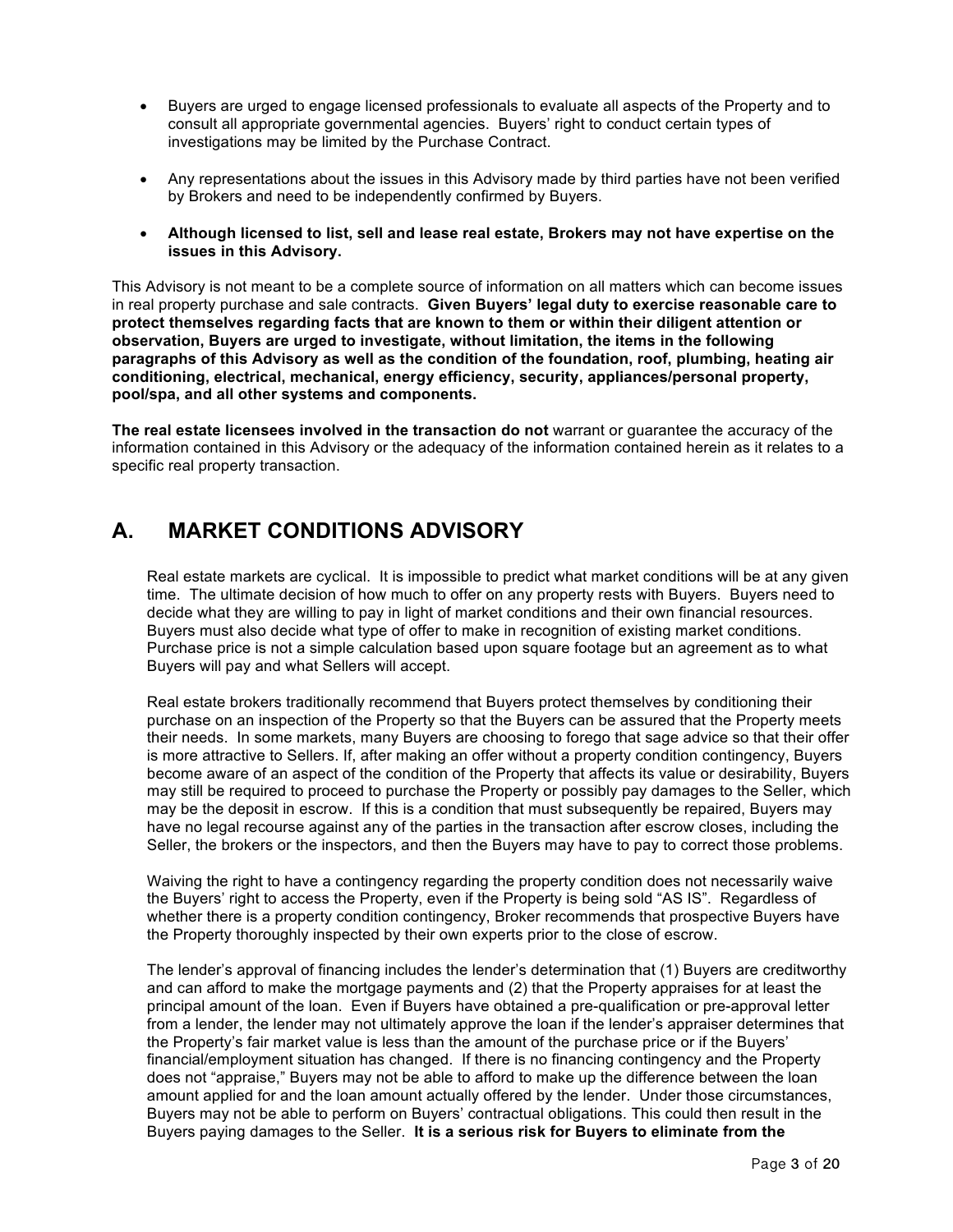**purchase contract their right to have a financing and/or appraisal contingency if they intend to secure a loan.**

# **B. GENERAL PROPERTY ADVISORIES**

- **1. EXISTING HOUSING STOCK:** Many properties have been built under different building codes and may not accommodate current or future personal property items such as electric cars. Regardless of its age, Buyers should have the Property inspected by a competent property inspector and obtain additional inspections recommended in any inspection report, or as may be necessary for Buyers to determine the actual condition of the Property. The Property's components, appliances, fixtures, systems and materials may have varying degrees of remaining useful life and may be subject to failure without notice. In addition, not all components, improvements or fixtures of the Property may comply with current code, zoning, health and safety, setback requirements, religious or cultural preferences. Some homes contain appliances, products or manufactured materials, such as Chinese dry wall, which may be defective, create problems with the use or value of other aspects of the home and/or may be subject to manufacturer or governmental recall and/or a class action lawsuit. All homes include many components which require ongoing maintenance. Deferred maintenance will decrease the life span and/or functionality of many of these components. Buyers should seek reliable advice from appropriate professionals and to plan/budget for maintenance and future repairs.
- **2. FLOORS AND WALLS**: The personal property of the Seller may make a visual inspection of floors and walls difficult. The existence of certain types of floor coverings, such as carpeting and rugs, as well as certain types of wall coverings, such as wallpaper and paneling, and furniture prevent inspectors and brokers from inspecting the condition of the floors and walls beneath those materials. When exposed, these areas may have a different pattern of wear or shade of color. If Buyers wish to determine the condition of the floors and walls beneath such coverings, Buyers will need to secure the written authorization of Seller to conduct investigations with appropriate professionals since removal of floor coverings may be required.
- **3. TEMPERED GLASS:** Many homes contain glass that IS NOT tempered in locations where tempered glass IS required by building regulations. Buyers are advised to have a contractor's inspection to identify the presence of any glass that is not properly tempered before removing a physical inspection contingency on a prospective purchase of real property. Buyers should consider replacing any nontempered glass with tempered glass to reduce the risk of injury.
- **4. FIREPLACES; WOOD-BURNING APPLIANCES:** Residential wood burning is the leading source of wintertime air pollution in the Bay Area and studies have confirmed there are significant health impacts from exposure to fine particulate matter found in wood smoke. The Bay Area Air Quality Management District ("BAAQMD") established the Wood Smoke Rule, Regulation 6, Rule 3 to reduce wintertime smoke pollution and protect public health. The Wood Smoke Rule requires anyone selling, renting or leasing a property in the Bay Area to disclose the potential health impacts from air pollution caused from burning wood. Fine particulate matter, also known as  $PM<sub>2.5</sub>$  can travel deep into the respiratory system, bypass the lungs and enter the blood stream. Exposure may cause short-term and long-term health effects, including eye, nose and throat irritation, reduced lung function, asthma, chronic bronchitis, cancer and premature deaths. Exposure to fine particulates can worsen existing respiratory conditions. High PM $_{2.5}$  levels are associated with increased respiratory and cardiovascular hospital admissions, emergency department visits, and even deaths. Children, the elderly and those with preexisting respiratory or heart conditions are most at risk from negative health effects of PM2.5 exposure. Buyers should consult with a licensed professional to inspect, properly maintain, and operate a wood burning stove or fireplace insert according to manufacturer's specifications to help reduce wood smoke pollution. The Air District encourages the use of cleaner and more efficient, non-wood burning heating options such as gas-fueled or electric fireplace inserts to help reduce emissions and exposure to fine particulates.

When the BAAQMD issues a Winter Spare the Air Alert during the winter season from November 1 through the end of February, it is illegal to burn wood, manufactured fire logs, pellets or any solid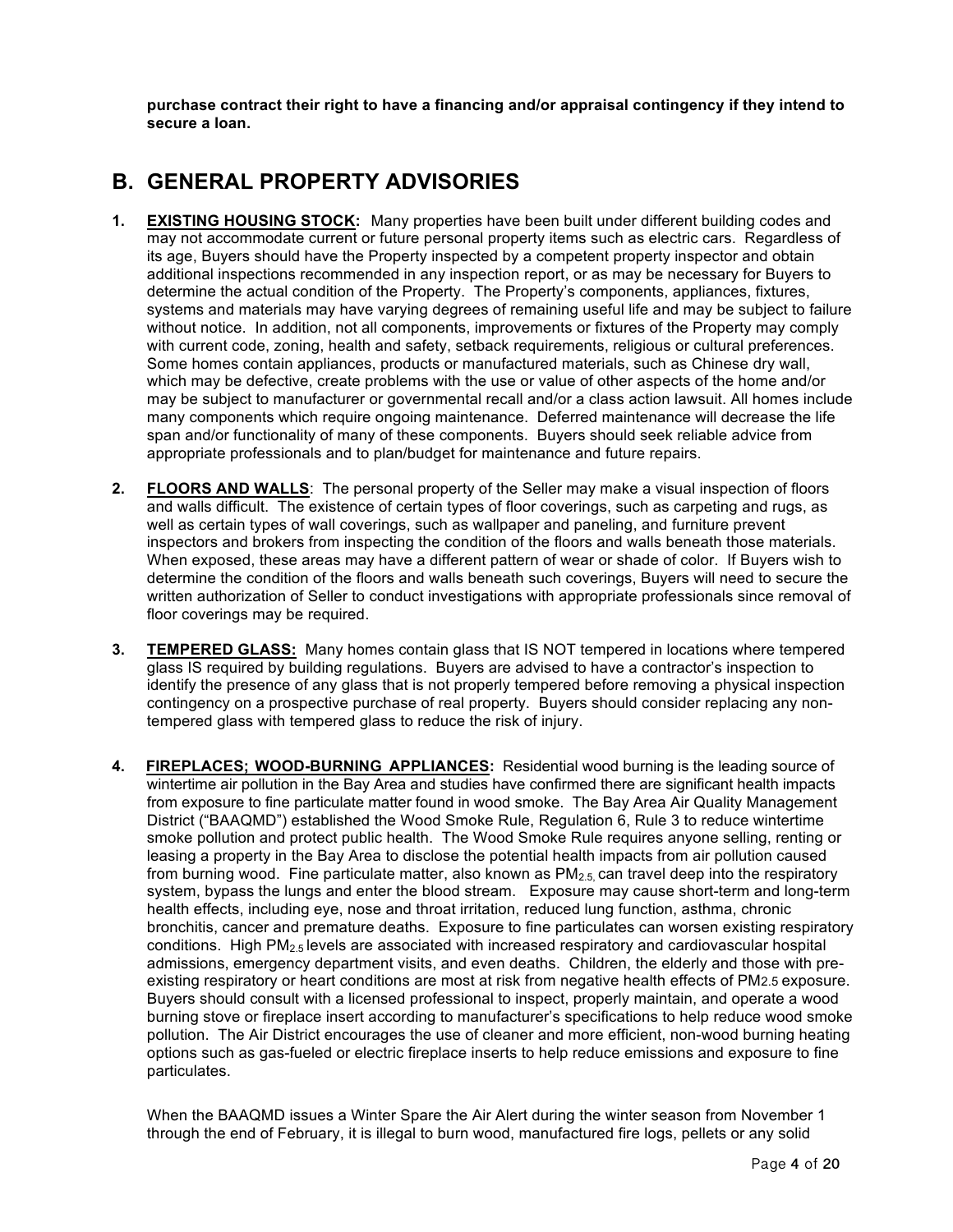fuels in fireplaces, wood stoves or outdoor fire pits. To check when the air quality is unhealthy and when a Winter Spare the Air Alert is issued, call 1-877-4NO-BURN or visit www.baaqmd.gov or www.sparetheair.org.

The information in Paragraph 4 was provided by BAAQMD. Brokers have not verified and will not verify any of the information provided by BAAQMD.

- **5. SQUARE FOOTAGE AND LOT SIZE**: Different sources of size information including but not limited to Sellers and Appraisers often provide different square footage or lot size numbers for a property; public records may be, and often are, inaccurate and thus there are frequently discrepancies in the advertised sizes. Buyers are advised that square footage and/or lot size numbers, which may be obtained from various sources such as public records, MLS and others and are provided to Buyers regarding the Property are not, and will not be, verified by Sellers or the real estate agents. **If the square footage or lot size of the property is an important consideration in Buyers' decision to purchase the Property, then Buyers must independently conduct Buyers' own investigation through appropriate professionals and rely solely on that data.**
- **6. TREES AND VEGETATION:** *Protected Trees*. Most cities have an ordinance that requires property owners to obtain a permit prior to removing *Protected Trees* from their property. *Protected Trees* are defined within the code of each city. Removing or damaging any *Protected Tree* without the proper permit constitutes an infraction. In addition to the cost of the infraction, violators may be liable for damages. A City may place a lien on the Property if imposed fees are not paid on a timely basis. That lien may subsequently be added to the county property tax bill.

*Hazardous Trees*: Some cities define hazardous tree conditions within their Municipal Building Codes and address ways of mitigating those conditions on both private and public property. There are often stringent time frames for responding to hazardous tree claims. If hazardous tree claims are not resolved privately, a claimant may, as a last resort, pursue the claim through the court system.

*View Ordinances*: Some cities have view ordinances that restrict the height of trees so that trees do not unreasonably obstruct the view that existed at the time of purchase of the property. Certain trees that are part of the natural habitat can be exempt from this law. Often a view property will have recently trimmed trees and shrubs revealing the view. Buyers should take note that maintaining that view could entail not only trimming foliage on their own property, but also enlisting the cooperation of their neighbor to keep their foliage trimmed, usually at the Buyers' expense. Cities do not take an active role in these issues; rather they encourage the private resolution of such disputes. Each city has a slightly different mechanism for handling these situations, and Buyers are encouraged to review the Municipal Code during their inspection period.

Buyers are encouraged to seek the advice of a licensed arborist for any questions regarding trees that are on the Property or on a neighbor's property.

- **7. RIVER, CREEK AND LEVEE PROTECTION:** Many properties are impacted by creeks (a narrow channel or small stream) and/or culverts (a man-made structure used to enclose a flowing body of water which is usually designed to allow water to pass underneath a road or other structures). If the Property includes, abuts or is located near a creek or culvert, Buyers should investigate the possibility of flooding and/or water intrusion or other nuisances that may result from proximity to those water sources by contacting appropriate experts. Brokers cannot determine these issues. In addition, some cities have enacted regulations regarding creeks and culverts making maintenance of these creeks and culverts the responsibility of adjacent property owners which can involve considerable expense. Buyers need to review local ordinances and maps with their own experts regarding these issues and before commencing any work in, over or near a creek or culvert.
- **8. SEPTIC SYSTEM/WASTEWATER TREATMENT SYSTEM REGULATIONS:** If the Property has a septic system, it is essential that Buyers secure a current, written report detailing the inspection of the tank and the leach field lines by a licensed, competent professional to determine the condition of the system as well as the adequacy of the system for Buyers' specific needs. Visual inspection of the tank alone is insufficient. Brokers do not have the necessary expertise to make those determinations.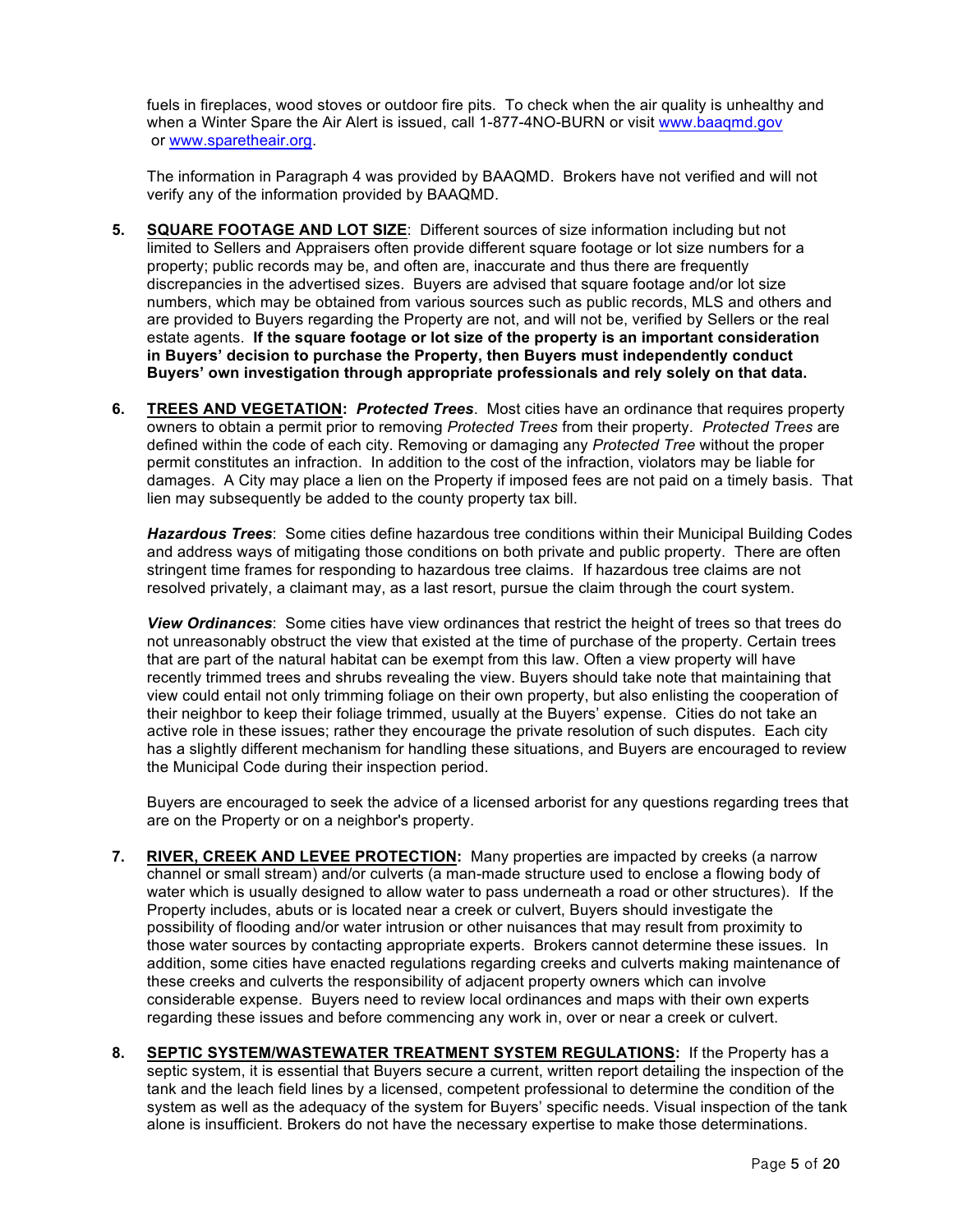Expansion or remodeling of the dwelling may be restricted due to the existence of the septic system. Securing approval for changes in the dwelling may be conditioned upon testing, removal, repair, or other changes to the system which may be expensive. The septic system may not be in compliance with current or future code requirements and code compliance may be required for any future work done on the Property. Buyers should investigate these issues with appropriate experts. Brokers cannot determine these issues.

Buyers can get more information about OWTS/Septic System regulations by contacting the State Water Resources Control Board, 1001 I Street, Sacramento, California 95814 or at Post Office Box 100, Sacramento, California 95812; (916) 341-5455 and by reviewing the SWRCB's website: http://www.waterboards.ca.gov/water\_issues/programs/owts/index.shtml

- **9. UNDERGROUND STORAGE TANKS (UST):** Many of the larger, older homes in this area built before 1935 may have or have had an Underground Storage Tank for the fuel oil that fired the Property's furnace. As natural gas became the more common standard fuel for home furnaces, virtually all of the old furnaces have been replaced. However, many of the fuel oil tanks remain buried on the property. In residential applications, the California State Water Resources Control Board regulates all UST's in California. The licensing, inspection and regulation of UST's in residential application are currently exempt provided the tank is less than 750 gallons and was used for fuel oil only. However, this does not guarantee that the Property would be exempt from abatement if a UST is discovered upon the Property. Each municipality has very different regulations concerning UST's that may include removal and soil clean-up of any toxic material that may have leaked from the tank. Buyers and Sellers are advised to speak directly to the Public Works Department, Building Department and/or Fire Department in the pertinent city concerning specific regulations affecting UST's.
- **10**. **ENVIRONMENTAL HAZARDS:** The presence of certain environmental hazards, such as lead-based paint and other lead contaminants, asbestos, formaldehyde, radon, methane, or other gases, fuel oil or chemical storage tanks, contaminated soil or water, hazardous waste, waste disposal sites, electromagnetic fields, nuclear sources, urea formaldehyde, tri-chloro-ethane (a.k.a."TCE"), and/or other conditions and materials may adversely affect the Property and may cause health problems to people and animals. Buyers should have qualified experts inspect the Property for existing and potential hazards during Buyers' inspection contingency period. Not all inspectors are licensed and licenses are not available for all types of inspection activities. Buyers and Sellers should also read the pamphlets entitled, "*Residential Environmental Hazards: A Guide for Homeowners, Homebuyers, Landlords and Tenants*" and "*Protect Your Family from Lead in Your Home*."

Some of the third-party Natural Hazards Disclosure ("NHD") companies may provide information regarding environmental hazards that are mapped by the federal government, state or local entities such as Super Fund Clean-Up sites. Buyers should consider discussing with the NHDS provider what environmental disclosures and maps may be available.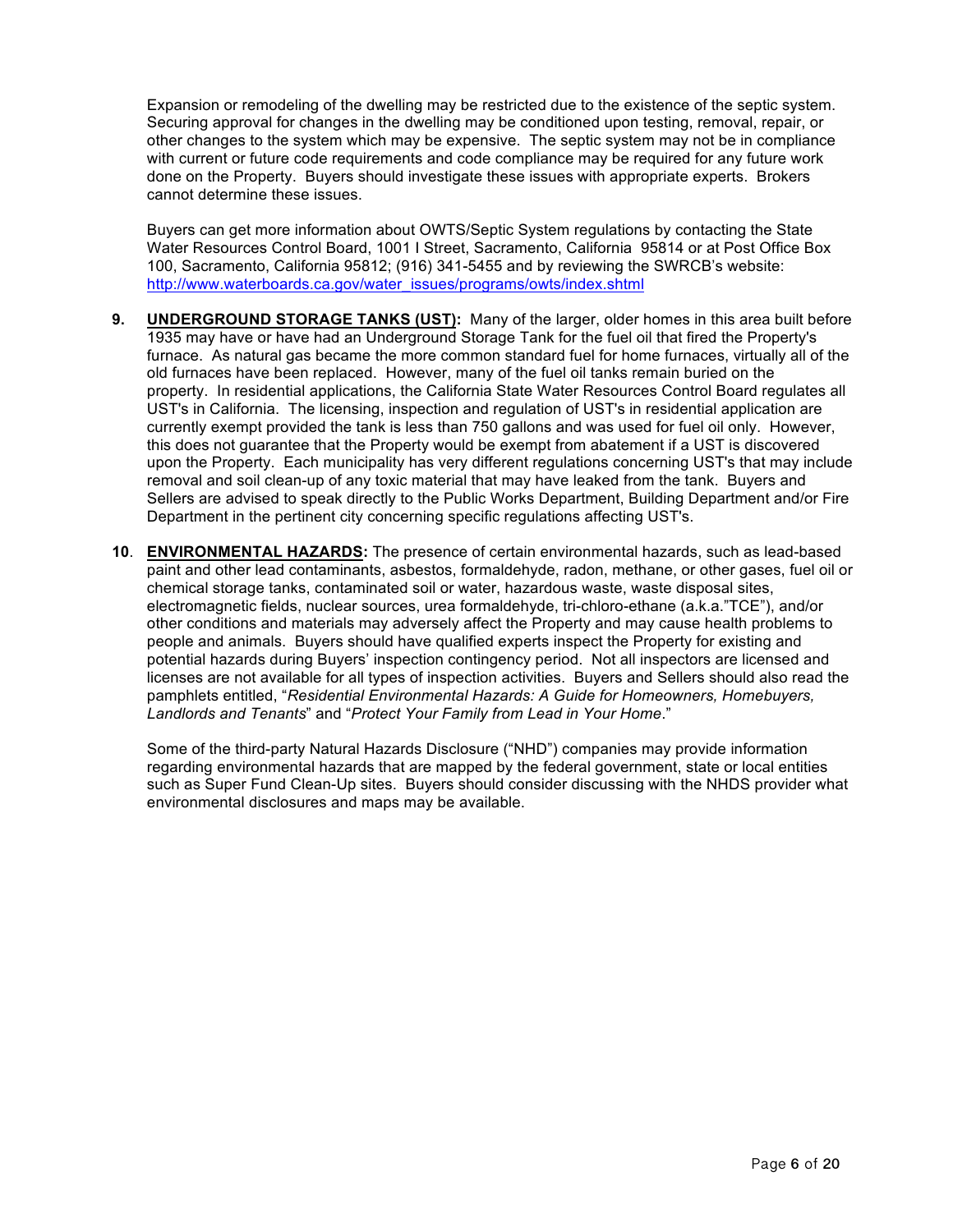### **11. CONDOMINIUMS, COMMON INTEREST DEVELOPMENTS & HOMEOWNERS' ASSOCIATIONS:**

If the Property is located in a Common Interest Development, the Seller should request that the Homeowners' Association (HOA) provide all required documents regarding the HOA operation and expenses to meet the Seller's disclosure obligations under Civil Code Section 4525. Some neighborhoods have established HOAs that may charge dues and enforce their own restrictions. It is strongly recommended that Buyers receive the current HOA documents directly from the HOA rather than from any online service or from an earlier transaction. Buyers need to carefully examine all of the documents that are provided regarding the HOA and compare the documents with the list of required disclosures specified in the HOA form from the California Association of REALTORS®. If any document(s) are missing, Buyers should send a written request to the Seller that the Seller provide the missing documents and/or provide a written explanation for why the document(s) were not included with the other HOA documents. Many smaller HOA's do not prepare or keep all documents required by the law, such as reserve studies, minutes of all meetings and/or financials. As a result, Buyers may only receive a portion of the state required documents; in which case Buyers must be aware that they are buying into an HOA without the benefit of the information those documents would provide. Buyers should retain the services of experts, such as attorneys, accountants or others who specialize in reviewing HOA documents to determine the adequacy of the reserves and whether or not the Property is suitable for the Buyers' intended uses.

Due to noise and other factors, a HOA may restrict the type of floor and/or wall material that can be used in certain units and/or the number of pets. Note that HOA's must comply with Fair Housing laws regarding service and companion animals. Buyers should directly contact the HOA Board to determine whether or not the Property can be used for Buyers' intended purposes. Buyers should also determine whether or not the Property meets Buyers' subjective personal preferences.

Many Condominiums and other Common Interest Developments have been involved in or are presently involved in litigation regarding the design, construction, maintenance and/or condition of all or a part of the Development. Whether or not these lawsuits are successful, litigation is expensive and the cost of such legal actions may impact not only the adequacy of the HOA reserves but also the amount of current or future assessments. The existence of HOA insurance does not necessarily mean that there is insurance coverage for any given single interest or unit in the Development, an owner's remodeling or upgrade efforts, and/or the owner's contents. See Insurance information below.

Occasionally issues arise in the purchase of property in a Common Interest Development regarding parking and/or storage spaces associated with a single interest or unit in the Development. Buyers should determine for themselves whether or not the allotted parking space(s) are adequate to park the Buyers' vehicle(s) in the assigned spaces by actually parking in those spaces. Parking space(s) and storage space(s), if any, may be described in a Condominium Map or in the Preliminary Report issued by a Title Company. The actual markings, striping and numbering of these space(s) may not accurately reflect the actual spaces and may be in conflict with the space(s) designated in the recorded documents. It is therefore crucial that Buyers personally determine that the parking and storage space(s) that are designated in the recorded documents are actually being transferred to Buyers and that those space(s) are acceptable for the Buyers' intended needs and uses of the Property.

- **12. PLASTIC PIPE:** Builders in the Marin County area may have used PEX water pipes in constructing homes. This type of pipe, manufactured under the name of KITEC®, has been alleged in a class action lawsuit to be faulty and a settlement of that suit has been reached. Buyers should investigate the presence of such pipes prior to removing their inspection contingency. For additional information about this product and any litigation, go to: http://www.kitecsettlement.com/faq.cfm
- **13. INSURANCE:** During the inspection contingency, Buyers should consult with an insurance broker to determine the cost of homeowners' insurance as well as the types of coverage that may be available and any conditions that the insurance company intends to impose. For example, many insurance companies are refusing to provide homeowners' insurance coverage unless certain retrofit requirements are met, such as installation of safety glass and/or fireplace spark arresters and a gas shut-off valve. The fact that an insurance company may require these repairs does not necessarily mean that the Seller is obligated to pay for and/or make the repairs requested by the insurer. In addition, prior claims submitted by Buyers on other properties may affect the final cost of the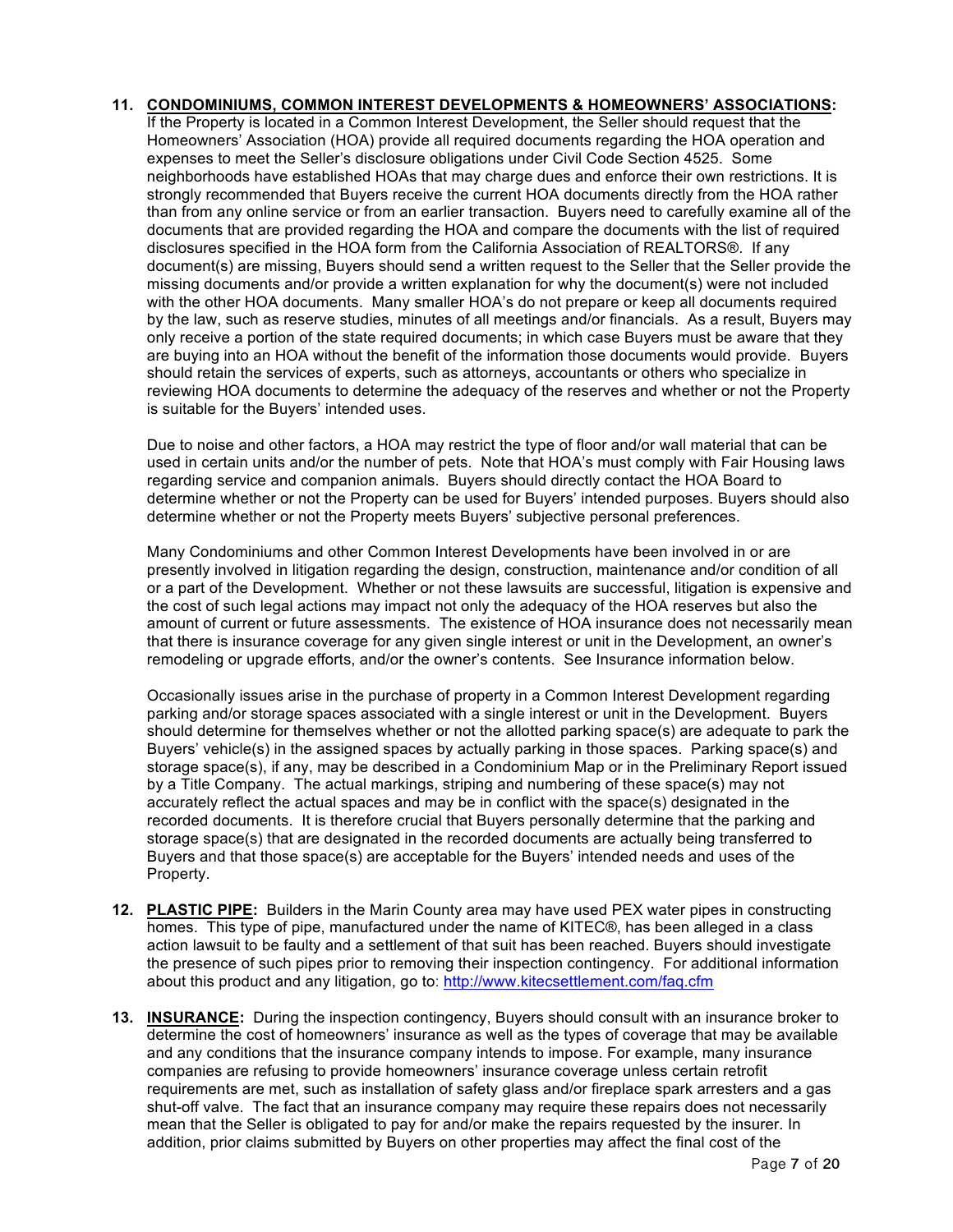homeowners' insurance on the property being purchased by Buyers. Buyers should investigate these matters thoroughly prior to removing their inspection contingency.

- **14. C.L.U.E. REPORTS OF INSURANCE CLAIMS:** Standard real estate disclosure forms specify that Sellers must provide Buyers with insurance claims history for the property for a period of five years preceding the sale. Sellers do not always know (or remember) the insurance claims history. Thus for many years the Natural Hazards Disclosure Statement ("NHDS") Reports included a report used by insurance companies called C.L.U.E. The NHDS Reports no longer include the C.L.U.E. report. Because a C.L.U.E. report itself is not required, Sellers may disclose the insurance information themselves as part of the disclosure process. If Sellers want to rely on C.L.U.E. for the most accurate information regarding past insurance claims, Sellers may be able to either: (a) go online to: https://personalreports.lexisnexis.com/homesellers\_disclosure\_report/landing.jsp and create an account that will enable the Sellers to order a C.L.U.E. report; or (b) contact their homeowner insurance policy broker who may be able to provide a copy. Buyers can also add to their contract offer the obligation for Sellers to provide them a C.L.U.E. report.
- **15**. **RE-KEYING:** All locks should be re-keyed immediately upon close of escrow so as to ensure the Buyers' safety and security of their persons as well as their personal belongings. Alarms, if any, should be serviced by professionals and codes should be changed. Garage door openers and remotes should be re-coded.
- **16. ONLINE INFORMATION:** Information regarding the Property, or the neighborhood, may exist online in various blogs, discussion boards, Facebook pages, etc. For example, some neighborhood associations and homeowner associations (HOA's) have official sites; whereas other unofficial sites written by third parties may exist with postings about the community. Some of the online sites offer viewers the opportunity to express opinions and air complaints. The information contained on those sites may consist of opinion, speculation, unfounded assertions or rumor, making it difficult to determine what is factual and what is not. **Neither Seller nor any of the real estate licensees may be aware of, nor will they conduct a search of, such online information and they are not obligated to verify or explain the posted issues and/or commentary of third parties.**
- **17. ONLINE PHOTOS:** Sellers and Buyers are advised that photos of their property will be included in the MLS listings and, perhaps, on the listing broker's website. It is now common that such photos will subsequently be added to other brokers' websites, and various national listing aggregation sites such as Realtor.com, Trulia, Zillow, and others. From there, photos may be copied on to other websites as well, with or without the permission of the host site. After the close of escrow, or a termination of a listing, Sellers and Buyers are advised it is not possible for the listing or selling broker to remove these photos from websites over which they have no control.
- **18. PROBATE SALES AND COURT CONFIRMATION:** An executor or administrator (the "Representative") of a probate estate may sell estate property if it is in the best interests of the estate to do so. The sale of estate real property is typically subject to Probate Court Confirmation. The Independent Administration of Estates Act ("IAEA") provides a simplified method of probating estates with limited court supervision. Under the IAEA, the Representative may list real property with a broker for a period not to exceed 90 days without prior court approval and to sell the Property without court confirmation, unless a person named in the will or other person who is entitled to receive a Notice of Proposed Action objects; in which case court confirmation will be required. The Representative's ability to sell without court supervision or approval under IAEA is not absolute and is conditioned upon there being no objections by interested persons (generally, the heirs). If there is any objection, Court Confirmation may be necessary. Probate property is always sold "As-Is" and certain standard disclosure forms, such as the Real Estate Transfer Disclosure Statement, are not required. However, the Representative must nonetheless disclose all actual knowledge of material facts affecting the value or desirability of the Property.

If Court Confirmation is required and is subject to open competitive bidding (which is true in probate, conservatorship, guardianship, receivership or bankruptcy sales), it is strongly recommended that Buyers personally appear in Court when their offer is scheduled for confirmation. Buyers should understand that in most sales requiring Court Confirmation, the Property may continue to be marketed and that their broker and others may represent other competitive bidders prior to and at the Court Confirmation hearing. Different types of courts have their own rules for how to handle the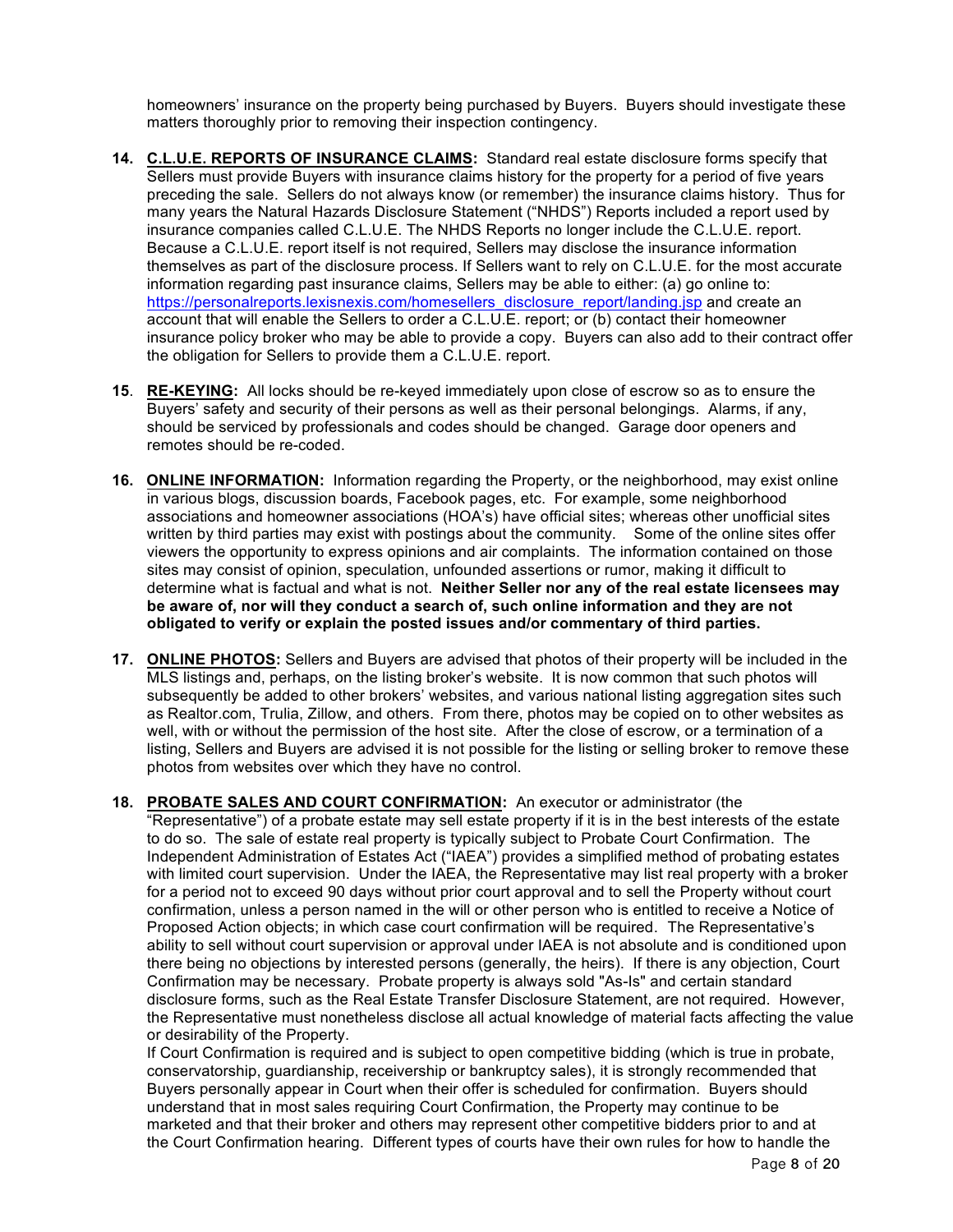possibility of over-bids, including whether initial deposits need to be in a certain amount or whether an over-bid needs to be a specific percentage above the original offer. Any questions regarding the specific rules for the Court where the confirmation hearing is to be held should be directed to the clerk of that Court. It is also strongly recommended that Buyers consult a real estate attorney who is knowledgeable about Court Confirmation sales since real estate brokers/agents are not qualified to provide legal advice.

**19. PERSONAL PROPERTY AND STAGING ITEMS**: Sellers and Listing Brokers/Agents often engage the services of "Staging" companies to assist in presenting the Property in its best light. The furniture, furnishings and accessories provided by the staging company is removed prior to close of escrow and do not transfer to the Buyers.

Standard Purchase Agreement forms specify that NO personal property is included in the sale unless specifically designated in the Agreement or an Addendum. The MLS entry, flyers and other marketing materials are NOT part of the Purchase Agreement. NONE of the staged furniture or other items (e.g. window treatments, mirrors, rugs, lamps, plants, etc.) is included in the sale. Buyers who wish to purchase any staged items should enter into a separate written agreement with the staging company.

- **20. WATER HEATERS:** Under State law, all water heaters must be braced, anchored or strapped to resist falling or horizontal displacement due to earthquake motion and Sellers of Property must certify to Buyers that the bracing requirement has been satisfied. In addition, water heaters which are newly installed or moved must be raised so their ignition point is 18 inches off the ground. Many other plumbing code requirements may also apply, e.g. gas venting, pipe wrapping, temperature and pressure relief valves, drain valves, bollard protection in garages.
- **21. SMOKE ALARMS AND CARBON MONOXIDE DETECTORS:** California Health and Safety Code §13113.8 requires installation of smoke alarms in residential property. If a TDS is required, the Sellers certify in the TDS that the Property has (or will have prior to Close of Escrow) operable smoke alarms which are approved and installed in compliance with the State Fire Marshal's regulations and applicable local standards, including installation of alarms with 10-year batteries in all bedrooms before finalizing any permitted contracting work costing \$1,000 or more. State law requires carbon monoxide detectors in living areas of residential properties that have fossil fuel burning appliances, even if those appliance are several floors below, for example, furnaces in the basement of a condominium building. Additional fire extinguishing systems, such as interior sprinklers, may be required for apartments. Buyers should investigate all fire protection requirements with the local Fire **Chief**
- **22. ANIMALS:** Current or previous owner(s) may have had domestic and/or other indoor or outdoor animals on the Property; animals can cause damage to various aspects of the Property. Odors from animal urine or waste may be dormant for long periods and then become active because of heat, humidity or other factors such as some cleaning techniques, or be temporarily masked by other odors such as fresh paint or new carpet. Animal urine and feces can also damage floors, floor coverings, walls, baseboards, or other components. Additionally, animals can attract fleas, ticks and other pests that can remain on the Property after the animal has been removed. Complete elimination of odors and other problems created by animals may not be possible even by professional cleaning efforts or replacing carpets, pads and other affected components.

Property may be subject to local ordinances regulating the maintenance, breeding, number or type of animals permitted, or other requirements such as spaying or neutering. Buyers should investigate whether Homeowner and Common Interest Associations have imposed restrictions on animals. Neighbors may have animals that can cause problems including but not limited to noise or odors. Common pets such as dogs can bark, cats are not easily contained, and in some cases more unusual animals (e.g. poultry, exotic birds, and reptiles) may create issues that impact the value, use and enjoyment of the Property.

California is home to a wide variety of animals, birds, reptiles and insect life, including but not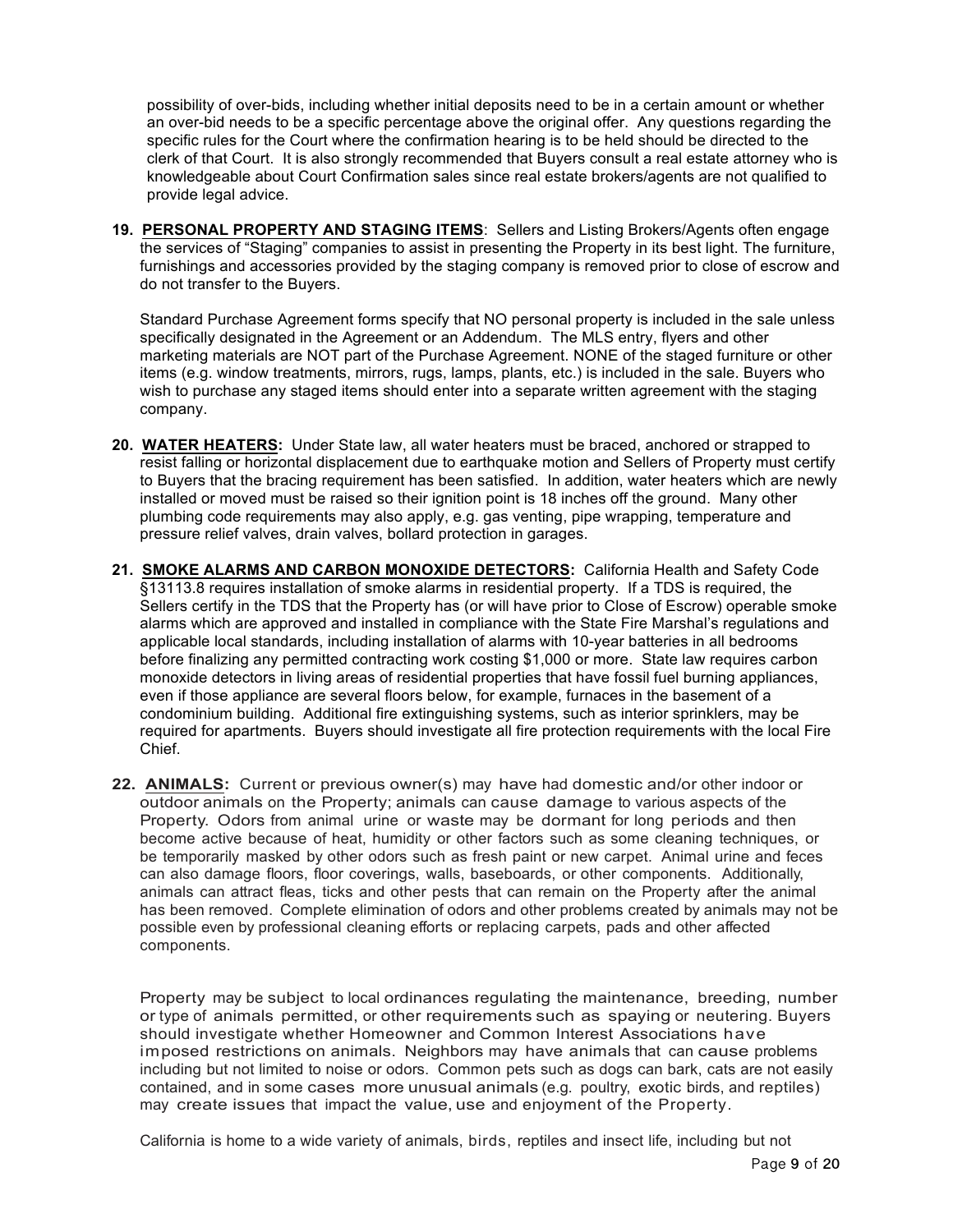limited to ants, bedbugs, bats, rodents, snakes and larger wild animals such as mountain lions and deer, some or all of which may enter or inhabit the Property and may be difficult to eliminate or control. These creatures can damage landscaping, might be a hazard to people, pets or other animals and may cause issues that impact the Buyers' use and enjoyment of the P roperty. Proximity to rural or open space areas increases the likelihood of this problem. Buyers should investigate these issues with licensed professionals, including local animal/pest control companies, and/or other qualified agencies or organizations during Buyers' inspection period.

# **C. FEDERAL, STATE AND REGIONAL CONDITIONS ADVISORIES**

**23. a. UNSTABLE HILLSIDES:** Many hillside properties are active and potentially active landslide areas. Many of the geologic forces which have shaped California over the eons are still active today. The only way to determine the nature of the soil and bedrock under a structure, and how these forces may affect those structures, is with a geologic or geotechnical inspection and report.

**b. EXPANSIVE SOILS:** Some parts of the Marin area have expansive or adobe soil which will expand and contract with the wet and dry seasons. This expansion and contraction can cause movement or shifting of structures and their foundations.

**c. HIGH WATER TABLES:** Some parts of Marin County have high water tables that can intensify mold growth and compromise the stability of soil and/or foundation. In addition, high water tables may affect the use and enjoyment of the surrounding land, particularly during months of heavy rain. Buyers should consult the appropriate experts to help evaluate the effect of high water tables on the subject property and, when necessary, consider drainage modifications to protect the structure and improve the use and enjoyment of the surrounding landscape.

Reports from Natural Hazard Disclosure (NHD) companies may not contain all information from all sources regarding the Property and surrounding conditions, and cannot be relied on for all information regarding natural hazards which may affect the Property. Brokers recommend that Buyers have any Property they are purchasing inspected by a qualified geologist, geologic or geotechnical engineer, or other qualified professional.

- **24**. **WET WEATHER CONDITIONS:** At times, this area may have months with heavier than usual rainfall. During these times, hillside properties may be susceptible to earth movement and drainage problems. Properties on flatlands may be susceptible to flooding. Properties which may not have experienced water intrusion into or under the property in the past may experience these conditions as a result of weather-related phenomena. Sellers are obligated to disclose to Buyers those material defects or conditions known to them which affect the value or desirability of the property; however, not all Sellers may be aware of recent changes in the conditions of the property or its improvements caused by unusually wet weather. Because of these factors, it is recommended that, in addition to a home inspection, Buyers have such additional inspections by inspectors or engineers regarding these conditions as Buyers may desire.
- **25. CLIMATE CONDITIONS:** Marin County has several micro climates. Buyers are advised that some of these areas are subject to frequent strong winds, wind-driven rain, fog and mist, and direct sunlight, any of which, alone or in combination, can impact the condition of the land as well as prematurely age the interior and exterior of structures. Erosion, warping and cracking of surfaces, failed seals on dualpaned windows, loss of roof shingles, and water intrusion, among other problems, are not uncommon with such properties, and thus these properties require regular, thorough maintenance. Buyers are advised to fully investigate these conditions and the increased maintenance and repairs that may be needed for any Property located in these areas.
- **26. PERMIT ISSUES**: Improvements made to any property such as repairs, remodels and additions may have been built or used without all required permits. One such example would be where a second living unit ("in-law unit") is being rented by the Seller but the required permit was not obtained for this in-law unit. An improvement that is made without the required permit can, among other things, have a negative impact on value, require a retrofit, impact habitability, preclude insurance coverage and/or result in fees, penalties, government and/or civil enforcement actions. In some cities, there may be a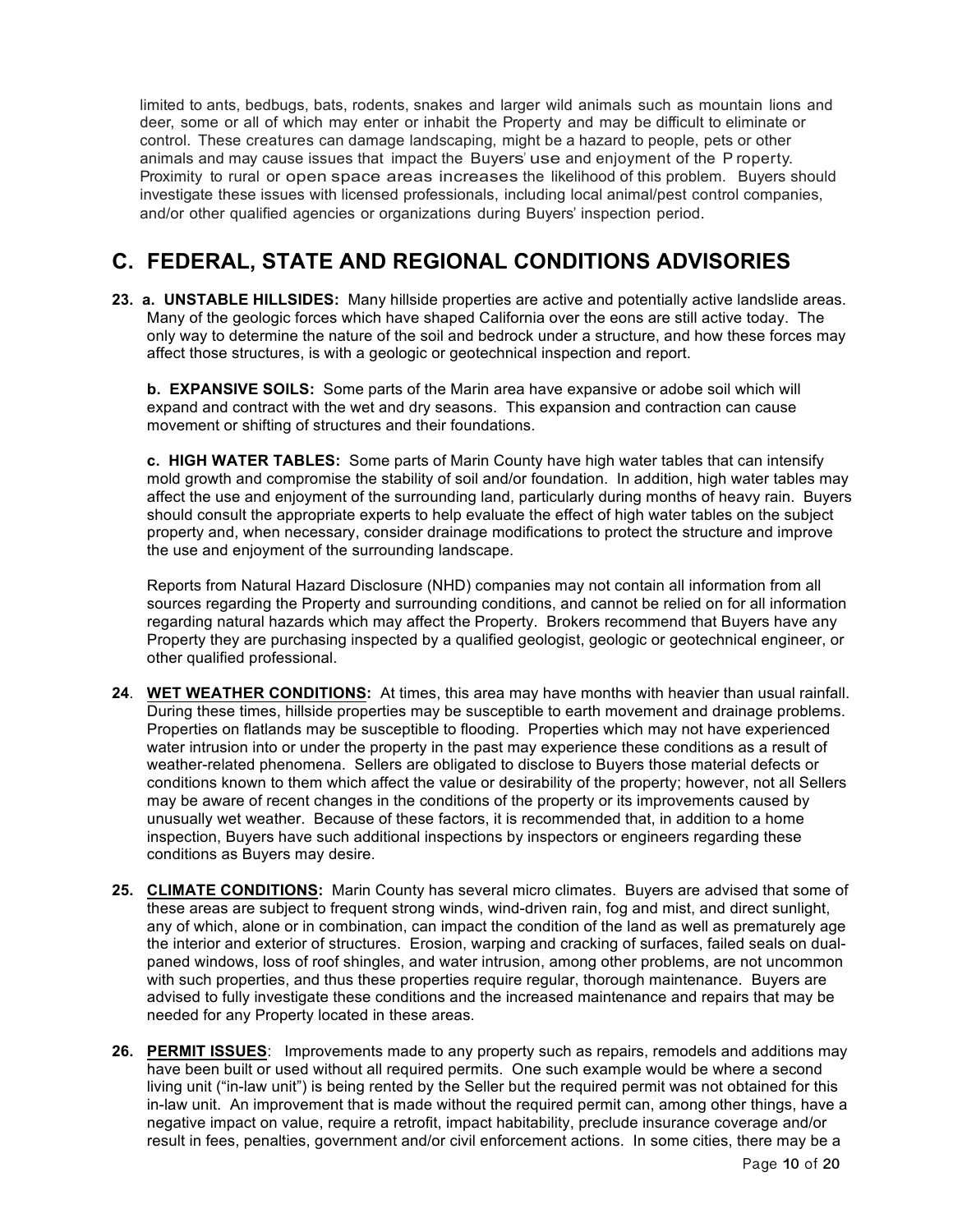lower standard applied in those circumstances where the property owner is obtaining the permits, as opposed to a contractor doing so. Buyers should investigate the permit status of all structures and uses; real estate licensees are not qualified to conduct such off-site investigations.

**27. NONCONFORMING USES, ROOMS, ALTERATIONS OR ADDITIONS:** Any rooms, alterations or additions to the Property which were done without necessary permits or certificates of completion ("nonconforming improvements") may be subject to fines, permit and construction costs, and other expenses to bring into conformity. Nonconforming improvements may be subject to removal by local building inspection and code enforcement agencies. Nonconforming rental units may be required to be vacated and possibly torn down. It may not be feasible to legalize nonconforming improvements because of zoning, permit and/or other legal or regulatory limitations. Some building inspection and code enforcement agencies may conduct random inspections of properties for permit, code and other violations while the Property is being marketed. Such nonconforming improvements may also be discovered when anyone applies for a permit to do work on the property either before or after escrow closes. Whenever nonconforming uses are discovered, the then-current owner could face expensive repairs, permit fees and other costs and/or even removal of the nonconforming improvement.

While Sellers are obligated to disclose any known nonconforming improvements, Seller may not be aware of some or all illegal improvements or uses especially those that were made prior to Seller's ownership of the Property. Real estate brokers and agents are not required by law to inspect public records and cannot determine the legal status of improvements based solely on their required visual inspection of the property. Thus, Buyers are strongly urged to investigate possible nonconforming improvements by personally contacting the local building inspection and code enforcement agencies as well as obtaining the advice of contractors, architects, engineers or other professionals regarding the status and condition of the Property prior to removing inspection contingencies.

- **28. CODE COMPLIANCE AND ENFORCEMENT:** Even if the Property is new construction, not all aspects, components and structures on the Property may comply with current code. This may be because code requirements have changed since the improvements were first constructed or, in some cases, noncompliant improvements may have been made by the current owner, or even by prior owners without the knowledge of the current owner. Real estate brokers are not qualified to identify code violations. If the applicable city or county building department discovers the code violations, the current owner may be required to bring the property into current code compliance or remove or demolish the portion of the property that is in violation. Various building departments take different approaches to enforcement; some are stricter than others. Prior to removal of the inspection contingency, Buyers should have the home inspected by a qualified home inspector who can identify code violations and comment on local codes, regulations and practices regarding enforcement.
- **29. CRIME:** The existence of crime is a fact of urban and suburban life. Some areas experience more crime than others. Crime statistics for various areas and municipalities may rise and fall over time and the incidence of various types of criminal activity may also increase or decrease. At times, local law enforcement agencies may target designated areas for special but temporary enforcement measures. Individual criminal acts may occur in any neighborhood or may occur close to a property that is being sold while other criminal acts may occur far away. Some crimes may be reported in the local news while others are ignored by the media. Because of the ever-changing nature of the statistics and information regarding crimes, neither Seller nor brokers will independently investigate crime or criminal activity in the area of any property being purchased by any means including, but not limited to, contacting the police or reviewing any internet data bases. If criminal activity is a factor in the decision to purchase a particular property, or in a particular neighborhood, Buyers are urged to check with the local law enforcement agencies and online information, prior to removing their inspection contingency.
- **30**. **DROUGHT ADVISORY:** Due to severe drought conditions, water usage has been restricted by many local municipalities and water authorities. Current and future restrictions may impact the Property by limiting water usage and/or increasing water costs. These limitations may affect the quality of life at the Property and the ability to use water in the home or for landscaping, agricultural or livestock purposes. Buyers should thoroughly investigate this issue, including but not limited to: contacting the local water authority; contacting the local government including City and County authorities; and searching various public websites as to whether there are any existing or planned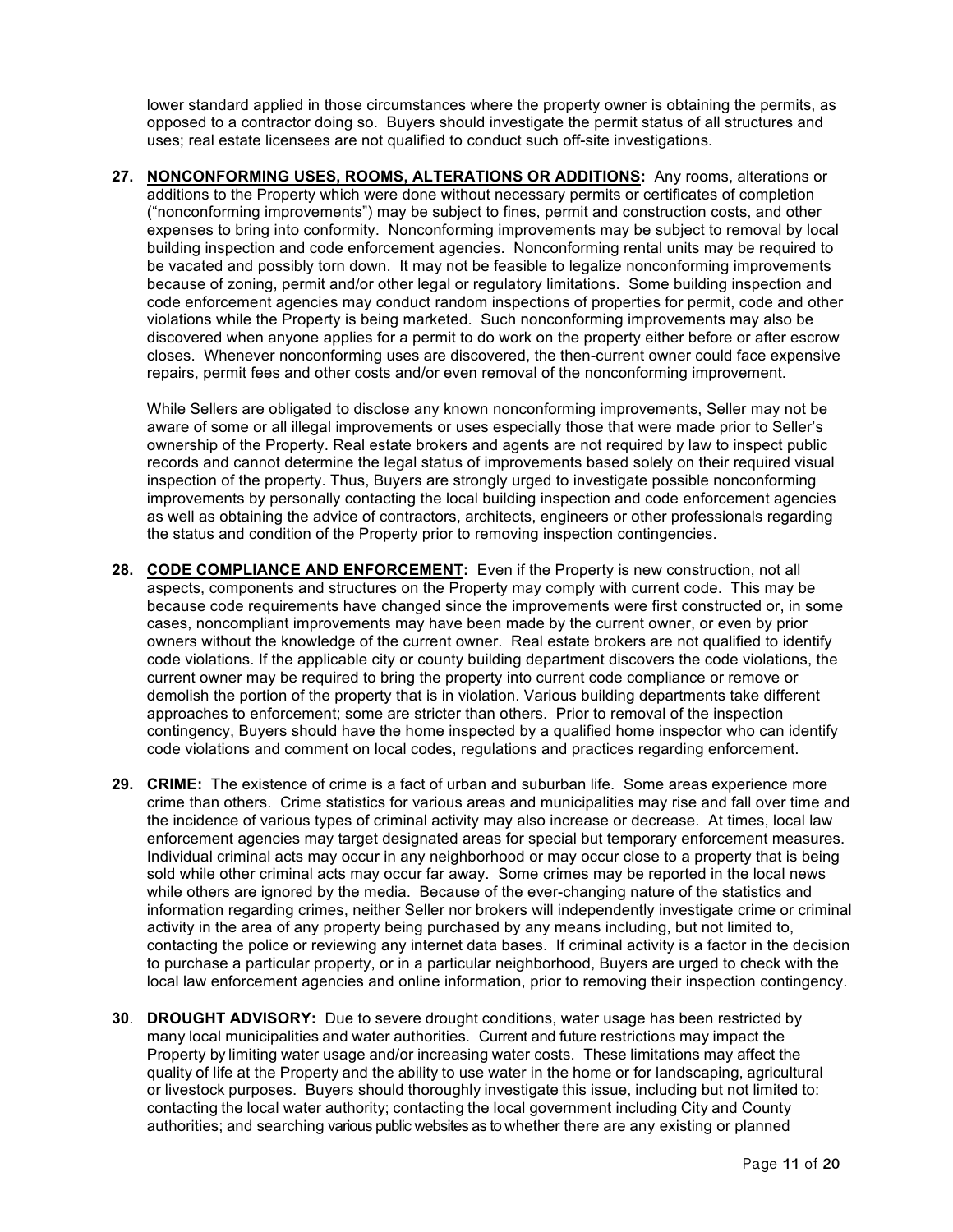water limitations. Brokers do not have expertise in water usage rights or limitations, and Brokers do not have an obligation to, and will not, research any water restrictions relating specifically to the Property including but not limited to inspecting public records concerning water usage at the Property.

**31. WATER-CONSERVING PLUMBING FIXTURES:** Existing law calls for installation of waterconserving plumbing fixtures when the existing plumbing fixtures are "noncompliant" by certain dates, as discussed here. A **noncompliant plumbing fixture** means: (1) any toilet manufactured to use more than 1.6 gallons of water per flush; (2) any urinal manufactured to use more than one gallon of water per flush; (3) any showerhead manufactured to have a flow capacity of more than 2.5 gallons of water per minute; and (4) any interior faucet that emits more than 2.2 gallons of water per minute. There are various dates for compliance:

**SINGLE-FAMILY RESIDENCES:** Under this law, a condo, even a single condo occupied by only one family, is not a single-family residential property. **Until December 31, 2016,** if a single-family residence is altered or improved, the installation of such fixtures must be a condition of final permit approval. However, **after January 1, 2017, all single-family residences built prior to January 1, 1994 must comply with this law by replacing all noncompliant plumbing fixtures whether or not the property is being remodeled or sold.** 

**Commencing January 1, 2017, Sellers will need to disclose to Buyers, in either the Seller Property Questionnaire (SPQ) or the Exempt Seller Disclosure (ESD) form, if Sellers are aware of whether the Property has any noncompliant plumbing fixtures. If a Seller answers "No" to that question, Buyers should not assume that the Property is fully compliant since the "No" response may merely mean that Seller is unaware or is uncertain as to whether or not any such fixtures are noncompliant. For this reason, as a part of their property inspection of Properties subject to this law, Buyers are urged to have all plumbing fixtures inspected by a qualified professional to determine whether all plumbing fixtures are actually compliant with this law.**

**MULTI-FAMILY AND COMMERCIAL PROPERTIES: Until December 31, 2018:** As a condition of final permit approval, owners must replace all plumbing fixtures with water-conserving fixtures if (1) permits are obtained to increase the floor area by more than 10%; (2) building alterations or improvements exceed \$150,000 in costs; or (3) permits are obtained for a room with plumbing fixtures. **After January 1, 2019:** All multi-family and commercial properties must comply with this law by replacing all noncompliant plumbing fixtures. Also, starting on that date, Sellers will need to disclose to the prospective buyer if the property has any noncompliant plumbing fixtures.

There are two primary water utility districts within Marin: North Marin Water District (NMWD), which serves the Novato area, and Marin Municipal Water District (MMWD), which serves the majority of the county. In Coastal Marin, there are smaller water utility districts (e.g. Stinson Beach, Muir Beach, Inverness, Bolinas). All the districts have specific water conservation requirements which may be more strict than the state law. Buyers may learn more about retrofit requirements by visiting the major water utility websites at: http://www.marinwater.org (MMWD) or http://www.nmwd.com (NMWD), or by contacting the utility supplying water to the Property. Buyers and Sellers are advised to address any concerns relating to allocating the cost of compliance with all retrofit requirements as part of their negotiations for the Purchase Agreement.

**32. REAL PROPERTY TAXES AND ASSESSMENT DISTRICTS:** The Purchase Agreement addresses payment of real property taxes and assessments relating to the Property. As part of their negotiations for the Purchase Agreement, the parties may decide how to prorate such taxes and assessments; payments on bonds and assessments and their assumption by Buyers; and payment on Mello-Roos and other Special Assessment District bonds and assessments that are now a lien on the Property. The existence of Mello-Roos and 1915 Bond districts will be outlined in a report by a Natural Hazard Disclosure (NHD) company. Most other assessment districts will be reported in the Preliminary Report from the title company. Still others may be disclosed by Seller or local disclosure. The Seller's tax bill alone does not necessarily reflect all of the costs related to taxes and assessments on real property. If there is a question as to whether an existing bond or assessment will be prorated as of the close of escrow, or whether Seller will pay off the bond or assessment at close of escrow, Buyers are advised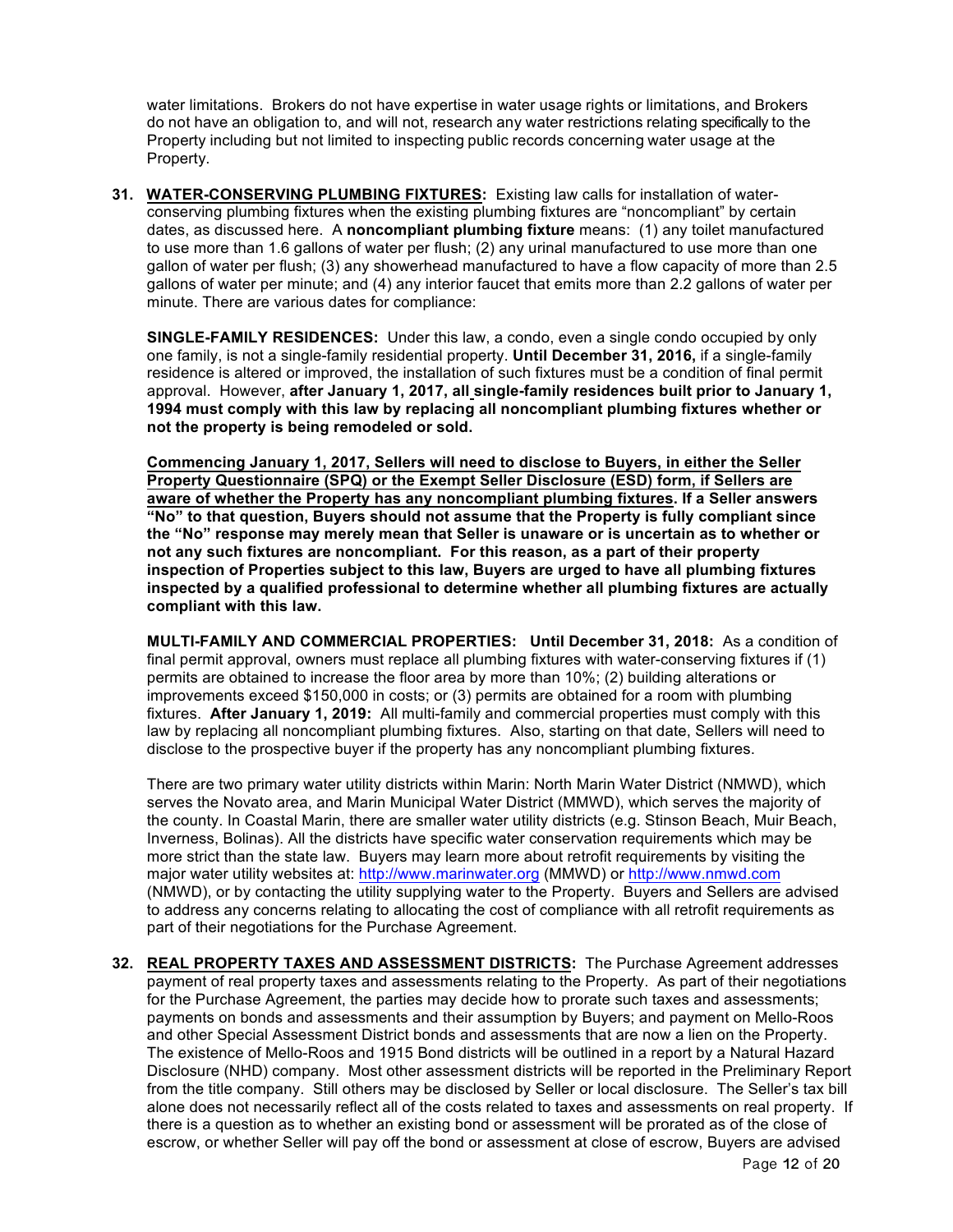to discuss the matter with the appropriate District prior to removal of the appropriate inspection or title contingency, and to address responsibility for payment of taxes and assessments in the negotiations for the Purchase Agreement.

**33. FIRPTA:** Federal law requires Buyers to withhold and remit to the Internal Revenue Service fifteen percent (15%) of the sales price (or 10% if the property is to be used as the Buyers' residence and the sales price is \$1,000,000 or less) if a Seller is a non-resident alien ("Foreign Investor"), unless a federal exemption applies to the Seller and/or the transaction. Sellers who are relying on the exemption that they are not classified as a Foreign Investor may avoid this federal withholding requirement one of two ways: (a) by providing Buyers with Seller's Affidavit of Nonforeign Status ("Affidavit") which is signed by each Seller under penalty of perjury and includes each Seller's Social Security Number ("SSN") or Taxpayer Identification Number ("TIN"); or (b) if the Escrow Holder provides the Buyers with a Qualified Substitute Statement ("QSS") in which the Escrow Holder, as the Qualified Substitute, states under penalty of perjury that the Substitute has verified the required taxpayer information.

 **NOTE TO BUYERS: Unless an exemption applies, if Buyers do not obtain either the Seller's Affidavit or the Escrow Holder's QSS, and a Foreign Investor Seller fails to pay taxes due on the sale, the IRS can assess against the Buyers the full 10 or 15 percent of the sales price that should have been withheld, or the Seller's actual tax liability in the sale, whichever is less, plus interest and penalties.** 

Sellers who are relying on the exemption that they are not classified as a Foreign Investor are required to provide either Buyers or the Escrow Holder with a completed Sellers Affidavit that includes the Seller's SSN or TIN. If after a request, Buyers do not receive either the fully completed and signed Sellers Affidavit, or a properly prepared and signed QSS, then Buyers should either instruct the Escrow Holder to withhold the correct percentage of the sales price, or instruct the Escrow Holder to delay the closing of escrow to enable the Sellers to provide the proper documentation.

**Sellers and Buyers are urged to consult with their legal and tax advisors with any questions regarding FIRPTA.** Sellers and Buyers cannot agree to waive these federal requirements nor can they sign any agreement that FIRPTA does not apply.

**34. RENTAL PROPERTY FAIR HOUSING:** When rental properties are offered to the public, the owner and real estate agent must act in compliance with all Fair Housing laws and regulations including, but not limited to, providing unrestricted access to potential tenants with service/companion animals. Landlords are required under Fair Housing laws to provide a "reasonable accommodation" for tenants with disabilities; in the case of tenants with disabilities, this includes allowing the tenant to occupy the rented residence with the service/companion animal. The landlord may not charge a "pet deposit" or otherwise charge the tenant for the service/companion animal in any manner different from a tenant without such an animal. Any property owner renting their property should consult with a California real estate attorney specializing in landlord/tenant and Fair Housing issues for advice on any matters related to Fair Housing and service/companion animals.

HUD has issued guidelines for housing providers, landlords and property managers in the use of criminal records in tenant selection, and when that use may be a Fair Housing violation. While it is still legal to take into consideration a criminal record of a prospective tenant in approving an application, the blanket use of criminal records to refuse to rent can be a Fair Housing violation. And the discrimination does not have to be intentional. The violation can occur if the effect of the use of criminal records results in a "disparate impact" on protected classes. Landlords are urged to consult with a qualified California landlord tenant attorney regarding the use of criminal records in tenant selection. The full HUD article can be accessed at: https://portal.hud.gov/hudportal/documents/huddoc?id=HUD\_OGCGuidAppFHAStandCR.pdf

**35. SCHOOLS:** Some school districts have experienced financial and academic achievement difficulties and, as a result, may face bankruptcy, reorganization or takeover by a state administrator. Each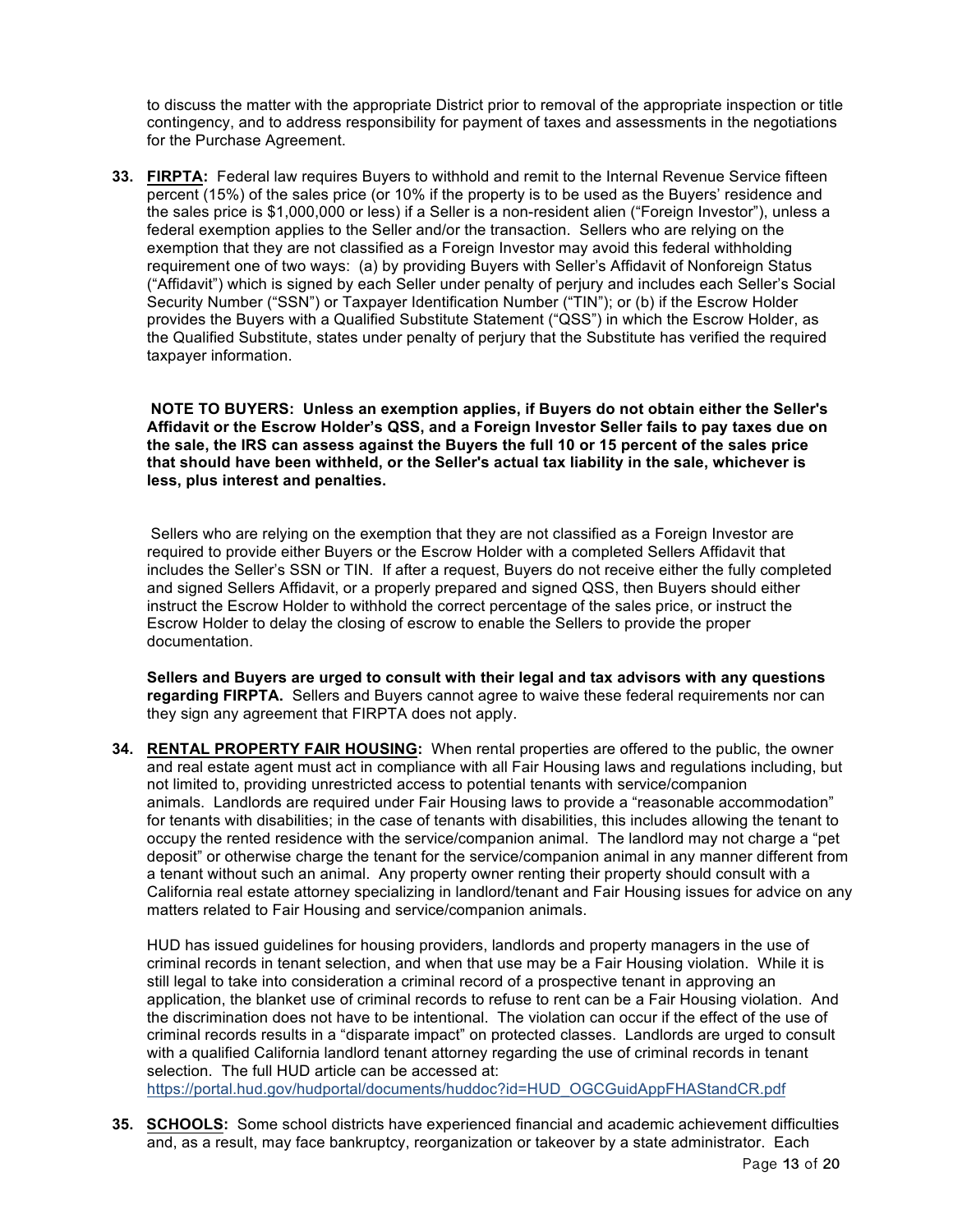school district has its own rules regarding school assignments, and these rules may change at any time with little notice. For these reasons, brokers cannot represent or guarantee that anyone who resides in any particular property will be able to attend any particular school or school district. These and any other factors or concerns of Buyers should be investigated by Buyers prior to removing inspection contingencies in a purchase agreement

- **36. NEW CONSTRUCTION WARRANTIES, DEFECTS AND LAWSUITS:** The Real Estate Transfer Disclosure Statement ("TDS") requires Sellers to disclose if there are any lawsuits by or against the Sellers threatening or affecting the real property along with questions related to construction defects, citing Civil Code Sections 900, 903, 910 and 914. These codes are part of a law that is often referred to as SB800 or Title 7, which generally applies to residential real property built by a "Builder" (as defined in Section 911) and sold for the first time after January 1, 2003. Section 900 provides for a limited one-year warranty from the Builder and Builders may provide "enhanced protection agreements" which may extend the warranty period. Homeowners are required to follow all reasonable maintenance obligations and schedules communicated in writing by the Builder and product manufacturers, as well as commonly accepted maintenance practices. Failure to do so may provide a defense against a homeowner claim and Builders often require specific pre-litigation procedures and remedies in the event of a claim against the Builder. Sellers who have questions about how to answer this TDS question should consult with a California real estate attorney for advice. If the Sellers disclose any lawsuits or claims, Buyers should investigate such disclosures with a California real estate attorney. Brokers are not qualified to provide advice on these matters.
- **37. PRIVATE ROADS:** If the property is accessed, or affected, by a private road that is shared with one or more other properties, Buyers need to determine the existence of a recorded private road maintenance agreement and compliance with that document. If no such agreement exists, Civil Code Section 845(s) provides that "the cost shall be shared proportionately to the use made of the easement by each owner." Buyers should contact city/county officials and/or their attorney to evaluate their potential responsibilities.

# **D. COUNTY AND CITY ADVISORIES**

**38. HVAC/DUCTING:** The California Energy Commission has issued Duct Sealing Requirements which, depending upon certain conditions and the Property location, if a central air conditioner or furnace was installed or replaced after October 1, 2005, the ducts must be tested for leakage. If the ducts leak 15% or more, then repairs must be made to seal the ducts. Additional testing may then be required to verify that the work was done properly. It is strongly recommended that all of this work be done by licensed contractors who should obtain all required permits. Only a contractor who has specialized knowledge regarding HVAC systems can determine whether or not the ducts must be sealed. While portions of Marin County are exempt from this requirement, only a review of the official map of the California Energy Commission can determine whether a particular property is exempt. **See Map for applicable Climate Zones at:** 

http://www.energy.ca.gov/maps/renewable/building\_climate\_zones.html

**39. SEWER LATERAL PIPE INSPECTIONS:** As part of their investigation of the Property, Buyers should obtain a complete inspection of the sewer pipelines serving the Property, including but not limited to a video camera inspection of the sewer lateral, which is the portion of the sewer that connects a structure to the sewer lines in the street or public right of way. Homeowners are responsible for all maintenance, repair, and replacement of their sewer lateral. Over time, sewer laterals develop cracks which may allow roots and groundwater to enter the sewer lines. Damaged sewer laterals may cause sewage spills and backups that are prohibited by various laws, are unacceptable to the public, harm the Bay and may threaten public health. Special video cameras are used to determine if a sewer lateral is damaged. The Cities of Belvedere, Sausalito, other Marin County municipalities, and some sewer and sanitary districts currently require a pre-close of escrow video or other inspection, testing and repair of the sewer lateral.

Most sewer lateral inspections do not inspect the sewer drain under the house. If the drainpipe under the house is not accessible for inspection, Buyers will need Seller's written authorization prior to a sewer lateral inspection to remove and reinstall toilets if necessary to facilitate any inspection of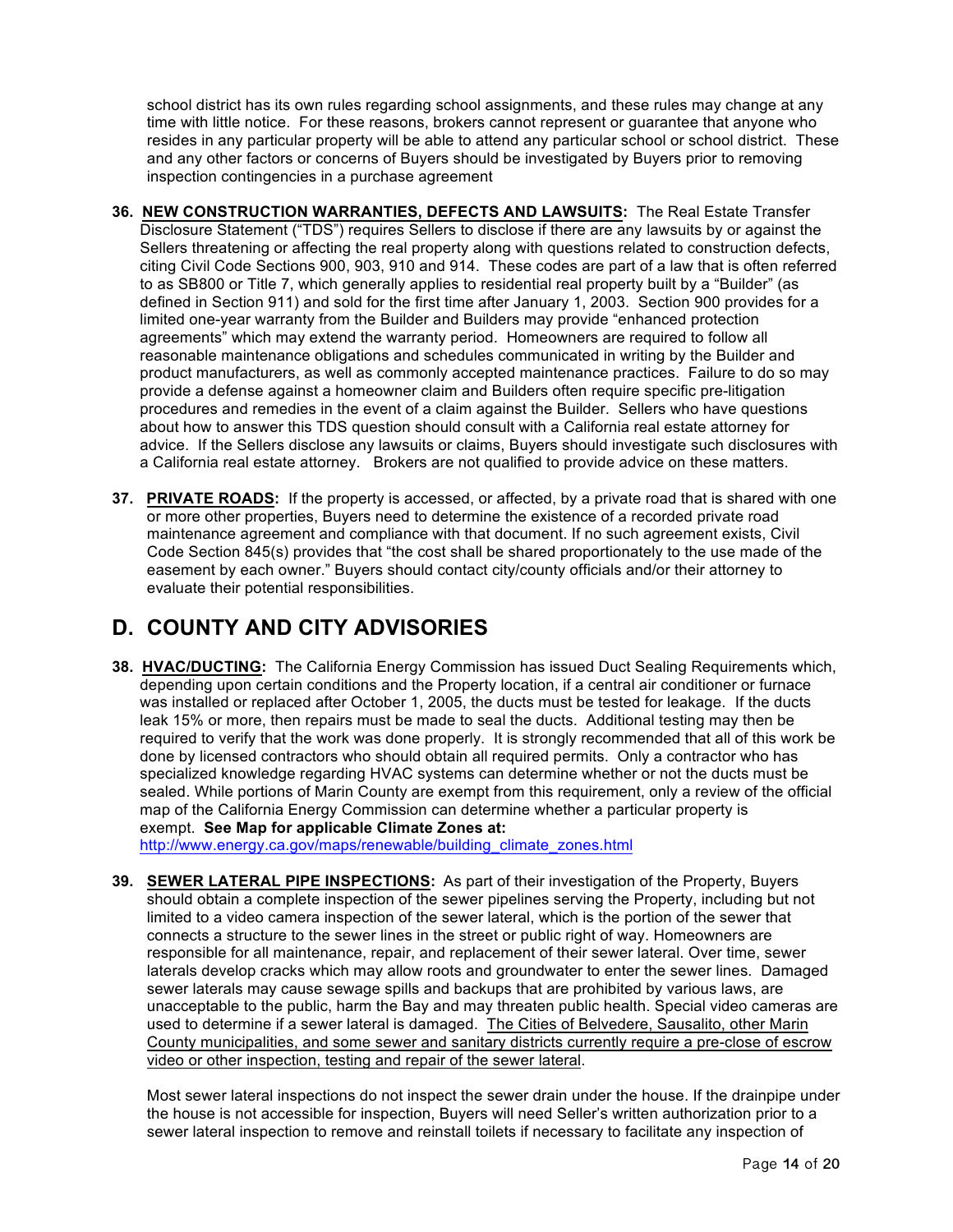sewer drains beneath the structure or slab. Deterioration of under-slab sewer drains on bay front properties, or properties where soil is moist and salt-laden, may not be detected as part of a sewer video inspection.

**Buyers and Seller should review the language of any sewer lateral ordinance that applies to the Property to determine the applicable sewer lateral requirements and resolve all sewer lateral issues during their initial contract negotiations. Seller should hire a qualified inspector to evaluate the condition of the sewer lateral and determine whether it is in compliance with local requirements as well as the cost of any needed repairs** *prior to entering into a purchase agreement*. Because existing ordinances may change over time and other governmental agencies within Marin County may enact additional ordinances in the future, it is best to obtain the latest information directly from county and city governmental agencies that may have jurisdiction over the Property, including Sanitation Districts or Sanitary Districts. Buyers should check the following sites to determine the Property's applicable sanitary district and review the relevant ordinances: http://www.savrbay.com or http://lafco.marin.org/index.php/directorylist/sanitary-and-sanitation-districts or http://www.marinmap.org/dnn/Home.aspx

Brokers and agents do not have the requisite expertise to determine potential sewer lateral pipe issues. Buyers and Sellers who need information about sewer laterals including but not limited to testing, repair or replacement and/or the costs that may be involved, which could be significant, should consult an appropriate, licensed professional.

- **40. SEWER LATERAL LOAN PROGRAMS:** Several sewer districts have established low interest loan programs for home owners' sewer lateral replacements. Contact specific sewer districts for further information.
- **41**. **SEPTIC SYSTEM/WASTEWATER TREATMENT SYSTEM REGULATIONS:** If the Property has a septic system, it is essential that during Buyers' inspection period, the Buyers secure a current, written report detailing the inspection of the tank and the leach field lines by a licensed, competent professional so as to determine the condition of the system as well as the adequacy of the system for the Buyers' specific needs. Visual inspection of the tank alone is insufficient. Brokers do not have the expertise to make those determinations. Expansion or remodeling of the dwelling may be restricted due to the existence of the septic system. Securing approval for changes in the dwelling may be conditioned upon testing, removal, repair, or other changes to the system which may be expensive. The septic system may not be in compliance with current or future code requirements and code compliance may be required for any future work done on the property. Buyers must investigate these issues with appropriate experts. Brokers cannot determine these issues.

Marin County has a Septic Systems Program designed to protect the health of the public and the environment from the improper disposal of sewage from on-site-sewage systems and greywater systems. The County has guidelines, brochures and frequently asked questions (FAQs) about septic tanks. For more information about Marin County Regulations on the use, maintenance, design, construction and repair of individual sewage disposal systems and alternative septic system**,** review the County of Marin's website. Buyers should also obtain and review "A Homeowner's Guide to Septic Systems", published by the US Environmental Protection Agency, and available at: https://www.epa.gov/sites/production/files/2015- 06/documents/septicsmart\_longhomeownerguide\_english508\_0.pdf

The State of California has proposed and is in the process of refining and enacting new regulations for onsite wastewater treatment systems (OWTS) (sometimes also referred to as "septic systems"). These new regulations, once enacted, will affect many different types of OWTS, including possibly the type of system (if any) that exists on the property. The final regulations may include, but are not limited to, some or all of the following: point-of-sale inspection and repair requirements; ongoing monitoring requirements and professional monitoring contracts; investigations and studies; specific percolation rates; and/or supplemental treatment and disinfection prior to disposal. Accordingly, these regulations may also affect an OWTS that Buyers or future owners intend to develop on the property. These OWTS regulations, and other governmental regulations that affect or that may affect the property, continue to be developed, revised and debated. As part of Buyers' investigation of the property, Buyers are advised to obtain the latest information regarding all applicable OWTS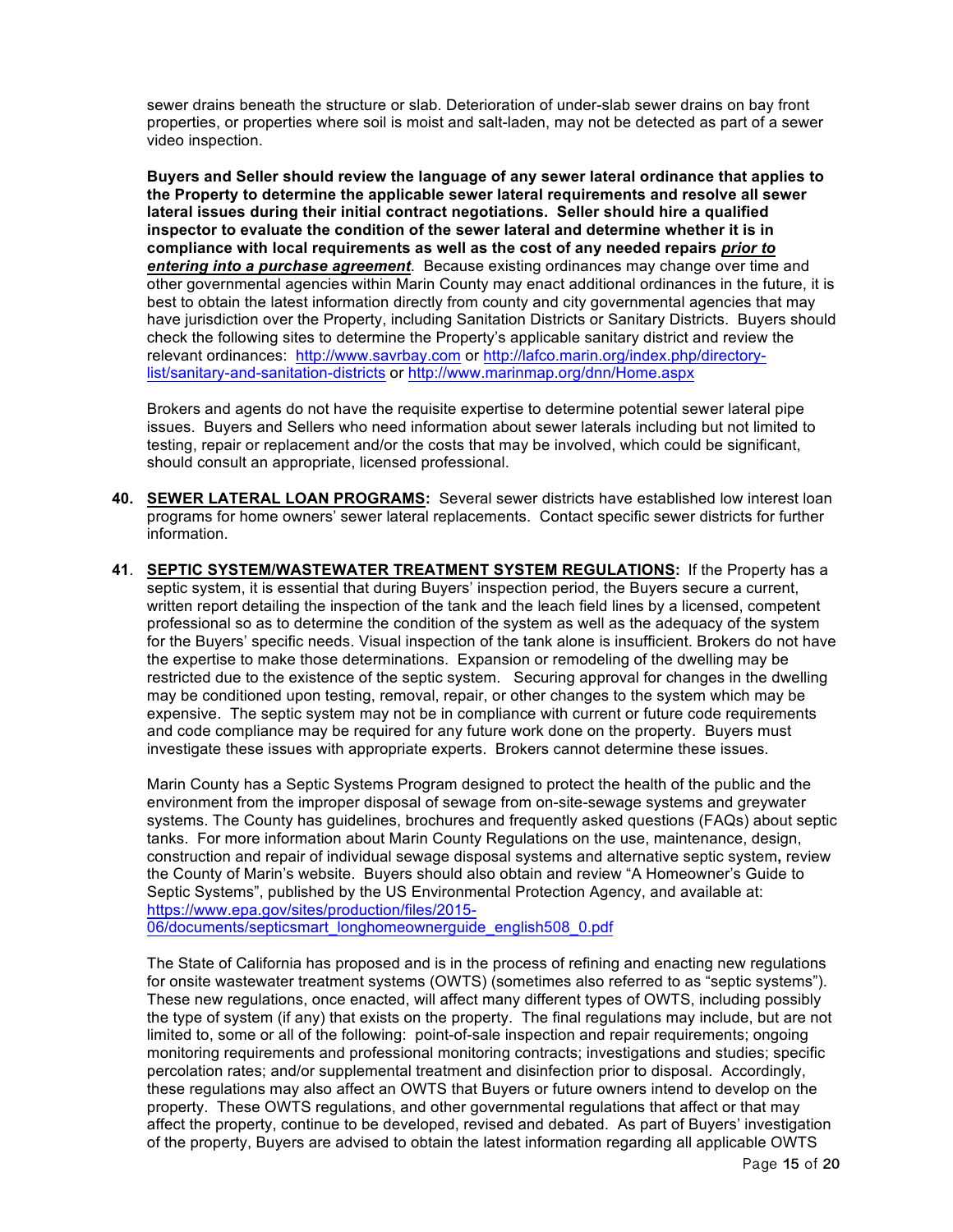regulations and any other regulations and ordinances, proposed ordinances, and ballot measures affecting or that might affect the property, by contacting the appropriate governmental agencies. Buyers can get more information about OWTS/Septic System regulations by contacting the State Water Resources Control Board, 1001 I Street, Sacramento, California 95814 or at Post Office Box 100, Sacramento, California 95812; (916) 341-5455 and by reviewing the SWRCB's website at http://1.usa.gov/lk3mtw**.** Current information for Marin County guidelines and requirements are found at http://bit.ly/NFoJXt

- **42. MARIN COUNTY CELL PHONE RECEPTION DEAD ZONES:** There are some areas of Marin County that have limited or no cell phone or wireless data reception. Buyers are advised to contact their wireless providers to verify the availability and strength of cell phone and wireless data reception for the Property and other areas where such services are important to Buyers. Buyers are also advised to personally conduct their own on-site investigations of the availability and strength of such services at and near the Property and in all other areas where such services are important to Buyers. Brokers cannot and will not verify the availability or strength of cell phone and wireless data reception.
- **43. SMARTMETERS™**: There has been controversy nationally regarding the health, safety and security of SmartMeters™ and other types of utility meters that record consumption of energy and communicate that information to the utility for monitoring and billing purposes. Some public agencies and governmental bodies have placed moratoriums on the installation of these meters. Buyers are advised to fully investigate and satisfy themselves regarding the health, safety and security of such meters. Brokers cannot and will not investigate or verify whether or not there are risks associated with SmartMeters™ or other similar meters.

PG&E has developed a SmartMeter™ "Opt-Out" program pursuant to the requirements of the California Public Utilities Commission. For further information regarding PG&E's "Opt-Out" program you can call PG&E at 866-743-0263 or visit their Web site at: http://www.pge.com/myhome/customerservice/smartmeter/optout/

**44. DEFAULT CLEAN ENERGY PROVIDER:** Marin Clean Energy is now the default electricity provider for Marin County. For more information and/or opt-out information, call 1-888-632-3674 or visit http://www.marincleanenergy.com

### **45. SONOMA MARIN RAIL SYSTEM:**

**a. "SMART" RAIL:** Marin and Sonoma voters approved proposed plans for a passenger train, known as the "SMART Train," that will connect Sonoma County to the San Francisco Bay with 70 miles of rail and trail between Cloverdale and Larkspur. There will also be a parallel bicyclepedestrian path along the publicly-owned right-of-way. The Sonoma-Marin Area Rail Transit District ("SMART") is the entity that is responsible for planning, constructing and operating the SMART train system. Buyers and Seller can obtain more information about the proposed SMART rail system and pathways by contacting SMART or by going online to: http://www.sonomamarintrain.org/**.** SMART train construction is under way and train service is scheduled to begin in Spring 2017, although service could be subject to potential and unknown delays. Precisely what impact, if any, the SMART rail and related trail transportation system will have on any given property is unknown either before, during or after construction. The construction and/or use of the transportation system may affect people differently. Brokers and agents do not have expertise in this area and Buyers are advised to satisfy themselves with regard to this issue during their inspection contingency period.

**b. FREIGHT TRAIN SERVICE:** Freight trains are expected to start hauling various loads of materials at some point in the future. The trains could run from as far north as Eureka and may travel south through Sonoma County and into Marin County. If the freight trains reach Marin, the freight will travel partially through Novato before heading east at Highway 37 towards Schellville located in Napa County. It is unclear at this time what the freight cargo will consist of or when the trains will start running. For further information, contact the North Coast Railroad Authority, by visiting its website at http://www.northcoastrailroad.org/ or call: (707) 463-3280.

**46. UNDERGROUND UTILITIES AND PIPELINES:** Some towns and cities have begun the process of burying utility lines underground in order to remove the utility poles in the neighborhood. These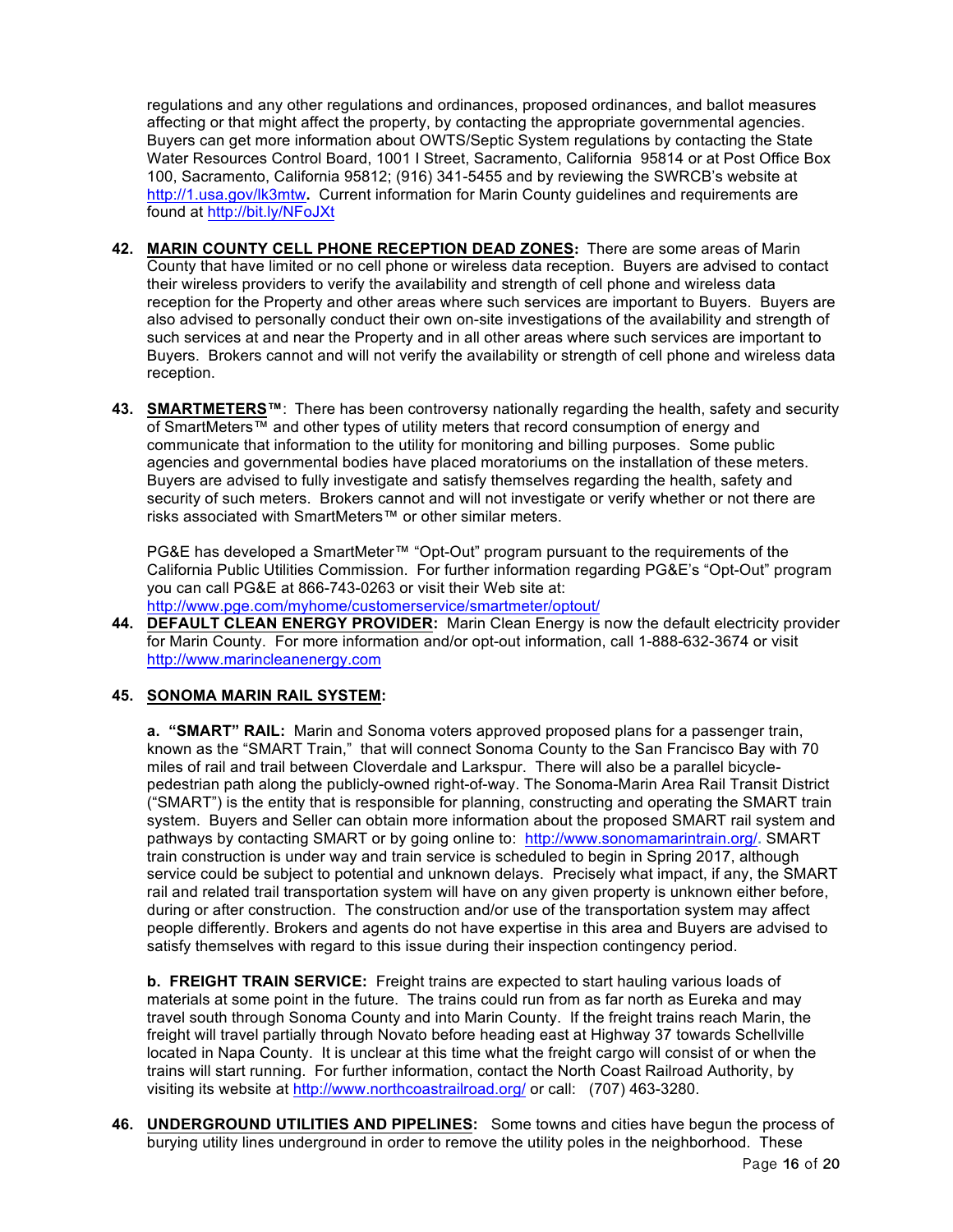projects can result in special tax assessments and set-up costs for the individual homeowners. It is recommended that Buyers investigate this issue with Pacific Gas and Electric Company ("PG&E"). For locations of other PG&E pipeline inspections and further information about underground PG&E pipelines in the vicinity of the Property, please contact PG&E at its Hotline for Gas Transmission Pipelines: 1-888-743-7431.

**47. GOVERNMENT MANDATED RESALE INSPECTIONS AND REPORTS:** Many cities and towns in the County of Marin require Seller to perform inspections prior to the resale of residential real property. These resale inspections will often note compliance with specific City building codes and in certain instances list permits issued for repairs, remodels and additions to the subject property. If a resale inspection is mandated the Seller must perform the resale inspection and deliver the resale inspection report to Buyers. By way of example, The Town of Ross requires the Seller to perform the resale inspection and obtain the report prior to placing the property on the market for sale. Marin County currently does not require Seller to perform a resale inspection for residential properties located in unincorporated portions of the County. Whether a property is located in an unincorporated portion of Marin County can often be determined by reviewing a preliminary title report on the property or by making an inquiry of a title company. However, even if a Seller is not required by law to perform a resale inspection, Buyers may still request that the Seller perform a resale inspection as part of a purchase negotiation. Buyers are hereby advised that a resale inspection can be obtained from the County with Seller's prior consent.

The following cities have resale inspection report requirements:

| Belvedere    | 415-435-3838           |
|--------------|------------------------|
| Corte Madera | 415-927-5050           |
| Fairfax      | 415-453-1584           |
| Larkspur     | 415-927-5110           |
| Mill Valley  | 415-388-4033           |
| Novato       | 415-899-8240           |
| Ross         | 415-453-1453 (Ext-106) |
| San Anselmo  | 415-258-4600           |
| San Rafael   | 415-485-3097           |
| Sausalito    | 415-289-4106           |
| Tiburon      | 415-435-7380           |
|              |                        |

Buyers are advised to carefully review these City-mandated resale inspection reports. If Buyers have any questions about the content of a City mandated resale report, Buyers are advised to contact the City at the number above. Buyers are further advised that County, City and Town inspectors, building department staff, and planning department staff may not always be correct in their opinions and conclusions, and Buyers are advised to consult with appropriate independent professionals and experts to confirm whether governmental staff opinions and conclusions are correct.

Because other governmental agencies in Marin County may in the future enact similar requirements, the parties are advised to obtain the latest information regarding any such applicable requirement, whether enacted or merely proposed, that currently affects or that might in the future affect the Property. Such information may be obtained by contacting all the county and city governmental agencies that may have jurisdiction over the Property**.**

**48. RIGHT TO FARM:** Marin County Ordinance section 23.03.50 provides as follows: "The County of Marin has established a policy to protect and encourage Agricultural Operations on Agricultural Land. If your real property is located near an Agricultural Operation on Agricultural Land, you may at some time be subject to inconvenience or discomfort arising from Agricultural Operations, including but not limited to, noise, odors, fumes, dust, the operation of machinery, the storage and disposal of manure, and the application of chemical fertilizers, soil amendments, herbicides and pesticides. If conducted in a manner consistent with proper and accepted standards, these inconveniences or discomforts are hereby deemed not to constitute a nuisance for purposes of the Marin County Code.

### **49. COASTAL AND BAY REGULATIONS:**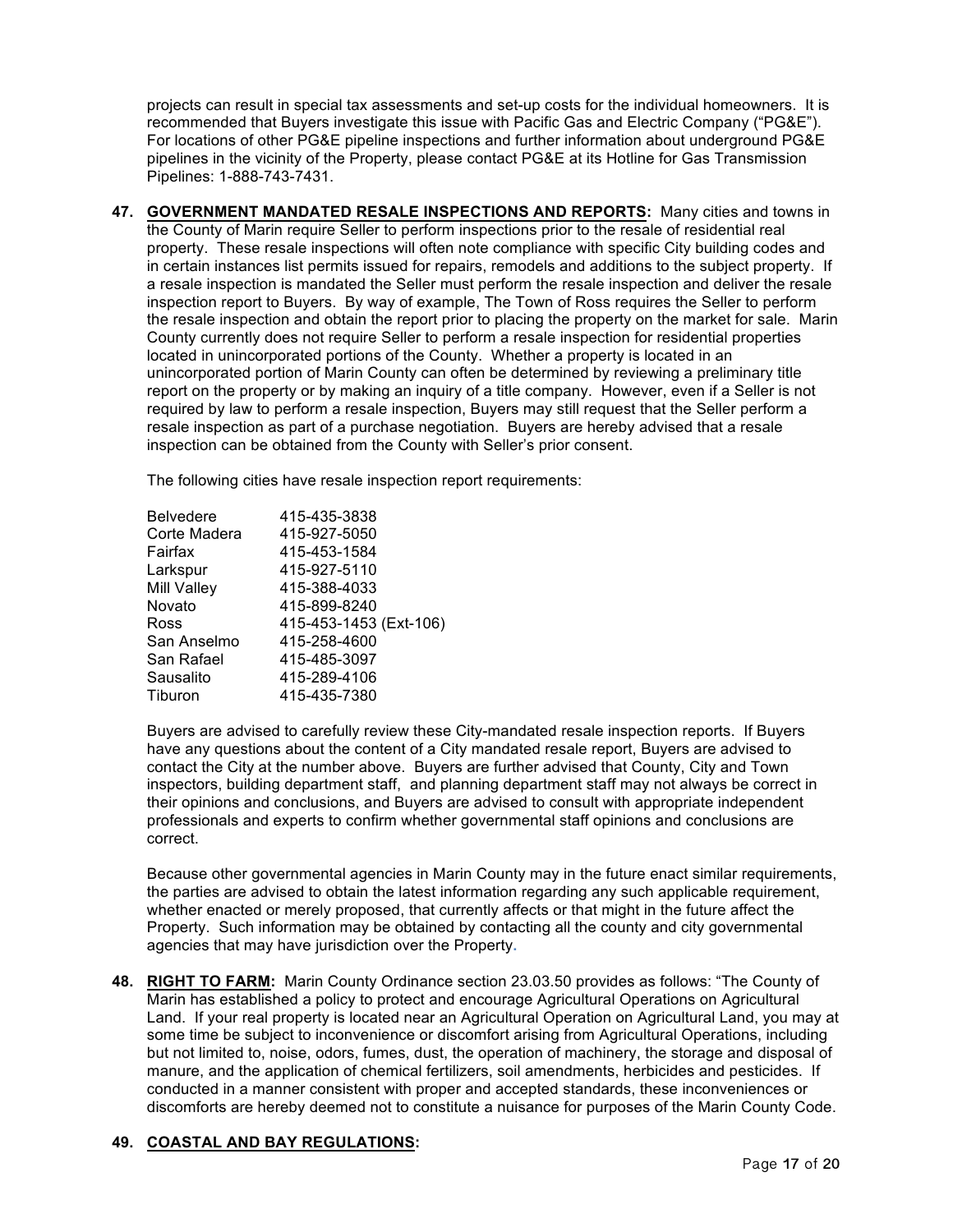**a. CALIFORNIA COASTAL COMMISSION:** The California Coastal Commission, in partnership with coastal cities and counties, plans and regulates the use of land and water in the coastal zone, including construction of buildings, divisions of land, and activities that change the intensity of use of land or public access to coastal waters. These activities generally require a coastal permit from either the California Coastal Commission or the local government. Portions of western Marin County are within the coastal zone regulated by the California Coastal Commission. Buyers of property in this area are encouraged to contact the California Coastal Commission at (415) 904-5260.

**b. BCDC:** The San Francisco Bay Conservation and Development Commission ("BCDC") is charged with the responsibility of restoring Bay wetlands and marshes, preventing wetlands and mudflats from being filled, and supporting the continued and productive use of salt ponds. Marin properties abutting San Francisco Bay, its tidelands and marshes, may be subject to the jurisdiction of the BCDC which may limit building, and impose other requirements on property owners. Buyers of such property are urged to contact BCDC at (415) 352-3600.

- **50. ENDANGERED SPECIES/WILDLIFE:** Under the Federal Endangered Species Act (16 U.S.C. §§ 1531-1544) and the California Endangered Species Act (Fish & Game Code § 2050 et seq.), all species that have been listed as "endangered," "threatened," or in some cases species that are "candidates" for declaration as endangered or threatened are protected from, among other things, being killed, harassed, harmed, pursued, hunted, wounded or trapped in any way. To determine if the Property is within a designated critical or essential habitat, contact the U.S. Fish and Wildlife Service at www.fws.gov and the California Department of Fish and Game at www.wildlife.ca.gov
- **51. NATIVE AMERICAN ARTIFACTS:** There have been discoveries of Native American artifacts and burial remains in the Gerstle Park area of San Rafael, in Novato, and may be found in other areas of Marin County. Sellers are advised to disclose if any such artifacts or remains are present on this property. Buyers are advised to consult with any, or all, of the following public agencies to obtain information on this subject:

Northwest Information Center. Telephone: 707-588-8455 (E-mail: nwic@sonoma.edu). They work, for a fee, on archaeological issues that confront builders and municipalities.

State of California - California State Parks, Office of Historic Preservation, P.O. Box 942896, Sacramento, CA 94296. Telephone: 916-653-8380 (E-mail: calshpo.ohp@parks.ca.gov

### **52. CITY OF BELVEDERE – CULTURAL, ARCHAEOLOGICAL AND HISTORIC RESOURCE**

**PRESERVATION:** The City of Belvedere has added an Element to their General Plan addressing the preservation of their historic and prehistoric resources. All parcels located within the city boundaries have been reviewed and maps of "Prehistoric Resource Sensitivity" and "Historic Resource Sensitivity" have been prepared. The sensitivity of the parcels on these maps is designated as either "High", "Medium" or "Low". The purpose of this mapping is to make parcel owners aware of the sensitivity of their parcel. This designation is advisory only. During the Resale Inspection required by the City, the prospective Buyers will be made aware of the designation of the property under consideration. This designation is important to the Buyers, especially if the Buyers wish to make any significant changes or remodeling to the property, either at the time of purchase or later. The sensitivity of the parcel could have a significant impact on such plans. Buyers of property in the City of Belvedere are encouraged to contact the City Planning Department for more information on this issue.

#### **53. HAMILTON ARMY AIRFIELD HOUSING DEVELOPMENT – ENVIRONMENTAL ISSUES:**

Hamilton Army Airfield ("Hamilton"), near Novato, California, is a former military base that for some time has been undergoing a conversion to housing and commercial use. Prior to the initial conversion, a widespread environmental clean-up was conducted and those clean-up activities continue at some sites to this date. There is potential that additional residential and commercial development may be built at that site in the future which may also impact surrounding developments.

A former garbage dump in Hamilton has been found to be emitting methane gas and in response the Army Corps of Engineers has built a system intended to alleviate any danger, such as explosion or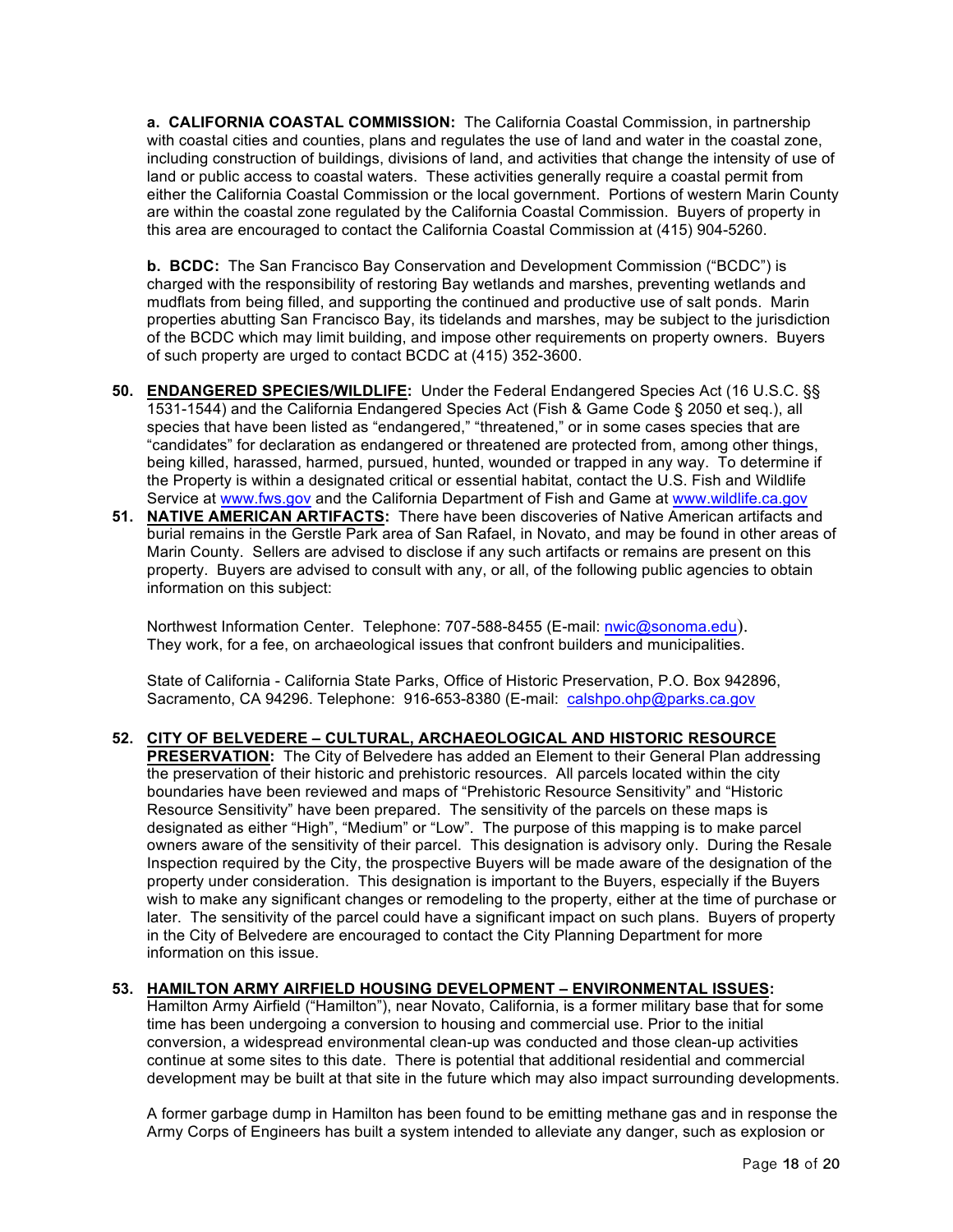pollution, from these emissions. Another site under study and remediation effort is a Methyl Tertiary Butyl Ether (MTBE) plume migrating within the groundwater in a northerly direction from the old Navy gas station parcel. The residential developments in Hamilton obtain their drinking water from the North Marin Water District (NMWD) and are not dependent on a neighborhood well or water supply system that draws from this contaminated groundwater. However, that groundwater may be used for other purposes and should be tested. Some current housing is adjacent to or is built partially over this plume of contaminated groundwater (including the Sunny Cove and Newport subdivisions).

Buyers are advised to investigate and inquire with local jurisdictions and professionals during the period specified for Buyers' investigation regarding these and other matters related to housing at Hamilton.

- **54. SAN ANSELMO RESIDENTIAL SECOND UNIT RENT LIMITATION:** In June, 2003, the City of San Anselmo adopted an ordinance limiting second residential units. Units in existence prior to that date may be exempt from this ordinance within certain limitations. Construction of new second residential units after that date is subject to limitations including the amount of rent that may be charged. Buyers are advised to check with the City of San Anselmo Planning Department if the property being purchased is in San Anselmo and has an existing second residential unit, or if Buyers are contemplating adding a second residential unit.
- **55. RESTRICTIVE PARKING ORDINANCES:** Certain towns and cities in Marin County have ordinances that restrict parking in residential as well as in commercial areas. Overnight on-street parking is strictly controlled in some locations. Buyers are advised to inquire with the local jurisdiction, during the period specified for Buyers' investigation, regarding on-street parking restrictions in the neighborhood where Buyers intend to purchase.

# **F. ATTORNEY AND ACCOUNTANT RECOMMENDATIONS:**

In addition to the professional service providers Buyers will retain to inspect and analyze the property being purchased or sold, a situation may arise during the course of Buyers' purchase transaction that requires Buyers to either make an important decision, or select a plan of action that could result in significant legal consequences and substantial impact on Buyers' personal finances. The most prudent and best plan is to identify a certified public accountant and real estate attorney in advance of the sale or purchase of the property so that Buyers and Sellers can quickly contact and seek the proper financial and/or legal advice and guidance if needed during the transaction. If a 1031 exchange is contemplated, also contact an exchange accommodator to discuss the proper method and timing of the exchange.

## **G. THE PARTIES ACKNOWLEDGE THE FOLLOWING REGARDING BROKER:**

- Broker does not warrant or guarantee the condition of the Property.
- Broker shall not be responsible for failure to disclose to Buyers facts regarding the condition of the property where the condition (i) is unknown to Broker or (ii) is not capable of being seen by Broker because it is in an area of the property that is reasonably and normally inaccessible to a Broker;
- **Broker has not verified square footage, size of structures, acreage or boundary lines of the property; representations made by others; information received from public records, Seller or other third parties; information contained in inspection reports or in the Multiple Listing Service, or that has been copied therefrom; or statements in advertisements, flyers or other promotional material; or any other matters described in this Disclosures and Disclaimers Advisory; unless otherwise agreed in writing;**